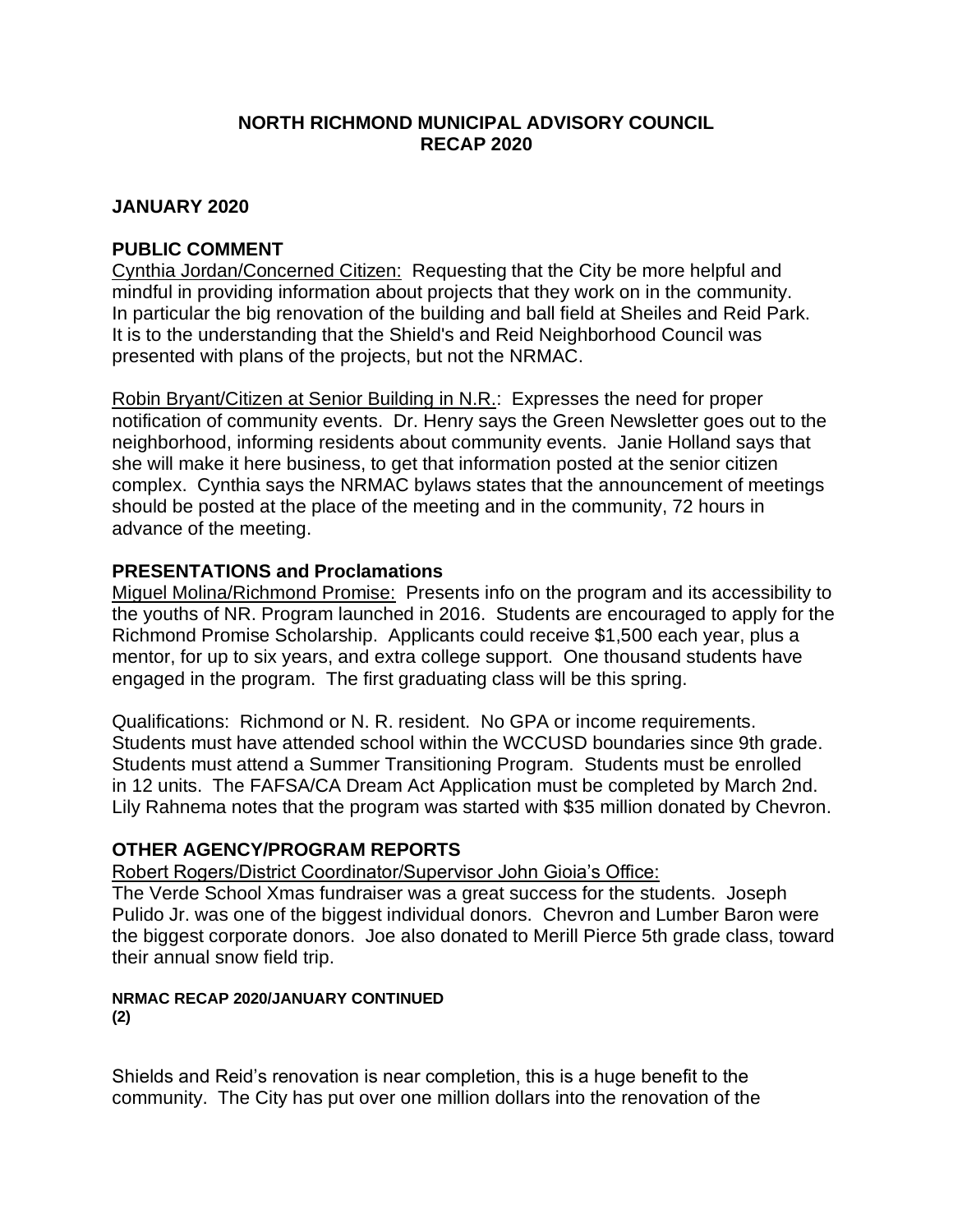building. New additions were developed within the building, upgraded kitchen, new appliances, etc. Cynthia is concerned about the dirty skylight at the building.

The death of Jamerrea Frazier goes unsolved and is a terrible tragedy to his family, classmates, and the N. R. community.

Dr. Clark asks about the Mitigation Funds and Veolia funding for N. R. Robert says that the Mitigation funds meeting was target and funding was steady for various nonprofits. Lily says that local organizations were funded. Social Progress Inc., Men and Women of Valor, and Love Your Block were funded. Info on Mitigation funding Meeting:

The program did add a third meeting for this year. They are talking about starting a task force to figure out how to get money into the community.

Veolia money is supposed to be coming, and we must reach out to LaShanda White, and the City of Richmond again for the status of the program. Cynthia presents an update on the report from LaShanda. In April of 2018, she reported that the funding has been sitting there for a few years. Continues to collect the money annually, part of the conditional use permit. Twenty-five thousand per year for programs and projects for the Iron Triangle and North Richmond. Has about \$155,000 available. Funding decisions were made for the money to be made available by January 2019. Need five-panel members for the funding to be disbursed into the community required via the permit. The panel should consist of: One member from the Iron Triangle, one from N. R., one from West County toxics, and two from the business community.

Don Gilmore, Director CHDC: Don says that Heritage Point is halfway full with occupants. Will have 100% by February. The grand opening should be in February. Need to raise more money for the store part, probably a couple hundred thousand more dollars. Pertaining to the store, CHDC is reaching out to vendors.

There is an undeveloped room at the Heritage Point Complex. Looking to set up a resource center. Want to make it a hub for training, focusing on computer skills to write resumes, job resources, and social service resources, etc. Jessie Slocum's name is proposed to be on the building, in a memorandum of his dedication to the N. R. community.

#### **NRMAC RECAP 2020/JANUARY CONTINUED (3)**

DeAndre Evans/Urban tilth Farm: The farm continues to grow. Every 4th Saturday is volunteer day at the garden. Martin Luthern King event is upcoming. Celebrations will be held at the farm and also at the Richmond Greenway.

Carlos Lemus/Healthy Richmond: Thinking about the next chapter of the resident leadership team following the Quality of Life Report last year. Priorities were established for the community. Business, housing, youth community center, and community safety.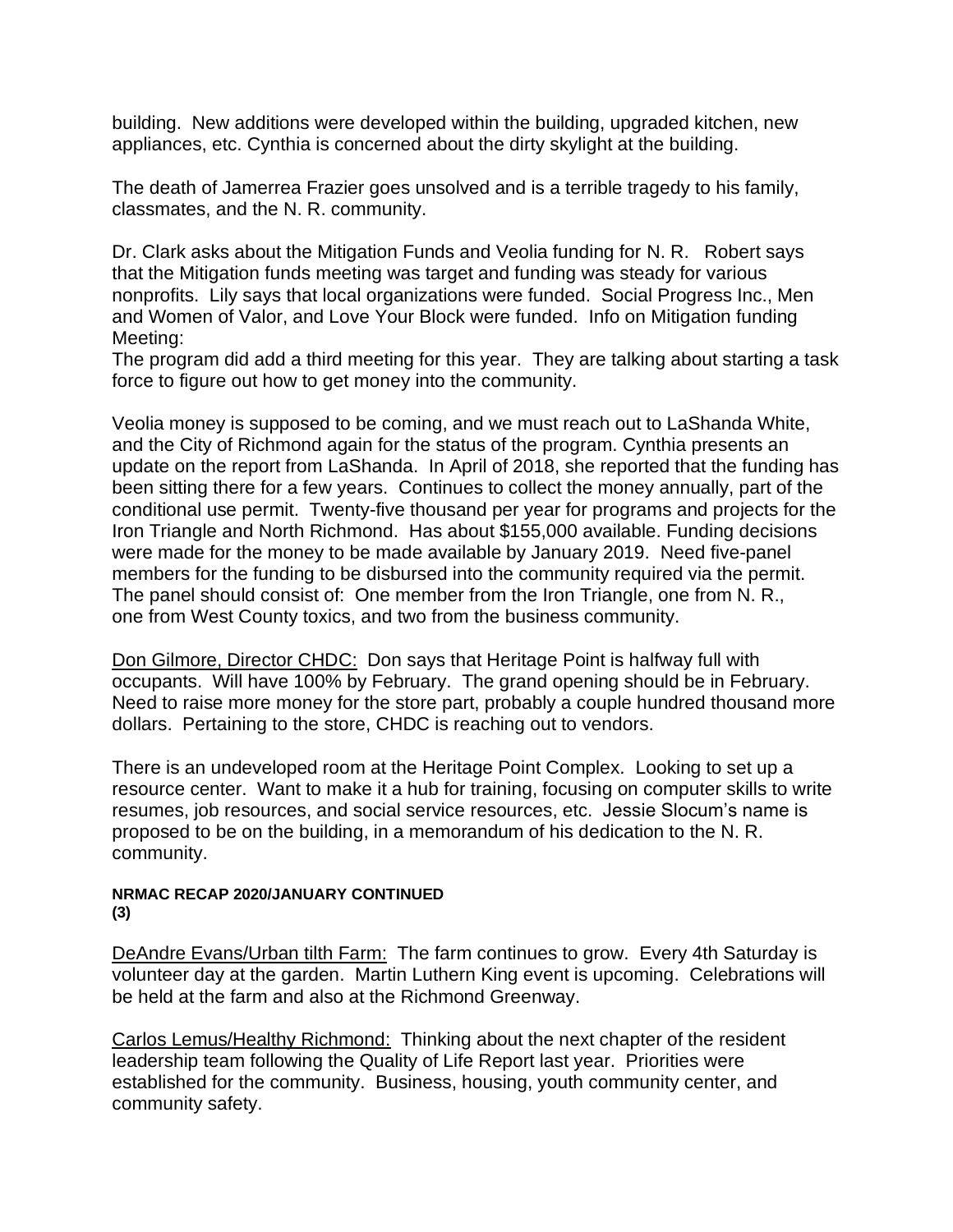Warehouses to be located in N. R. between Verde and Urban Tilth Garden are an issue. Center Point is the company that presented to the NRMAC, about this project in April 2018. At that time the NRMAC had a 5-0 vote in favor of the warehouse. Dr. Clark asks that they come back to the NRMAC, when they know exactly what the warehouses would be used for. Mr. Howe of Annie's Annuals owns the property.

Lily announces that there is a training program for industrial work at Chevron that is open to all.

### **FEBRUARY 2020**

### **PUBLIC COMMENT**

Henry Oden, Committee Member/North, and Greater Richmond Blues Foundation: Announcing the formation of the foundation. The main goal of the foundation is to preserve the legacy and historical aspect of the music revolution that occurred in N.R.

Stephanie Ny, Director/Love Your Block: Will be implementing a mobile tool library. The mobile tool library will be open to residents. They will be hiring two employees to run the library. Has the funding for an N.R. bulletin board, looking for residents' input, by the end of June, as to where the bulletin board should be installed.

Annie announces Neighborhood Air Quality Mapping. Aclima's low and zero-emission vehicles equipped with highly accurate air quality sensors are driving every city street several times to measure air pollution. Identifying areas with elevated levels of air pollution.

Trey Clark/Property Developer: Mr. Trey is developing a site on Chesley, between the two railroad tracks. The site is technically located in the City of Richmond.

#### **NRMAC RECAP 2020/FEBRUARY CONTINUED (4)**

### **PRESENTATIONS and Proclamations**

Allison McKee, Gia Paoline, Amy Mockoski/CCC Library, and Troy Porter/City of Richmond Parks and Recreation/Shields and Reid Remodel: North Richmond center will soon open an early childhood reading room. Have been working for seven to eight years, to make this a reality. Partners from the West CCC Library, Richmond Public Library, and the City of Richmond's Community Services Department. A \$50,000 grant from an anonymous donor and a federal ADA upgrade grant "in the millions", helped bring the reading room together.

The early childhood reading room aims to prepare infants through Kindergarten-aged children for elementary school. The program is a benefit for after school, summer, and weekends. Early literacy toys and other goodies, technology, and tablets will be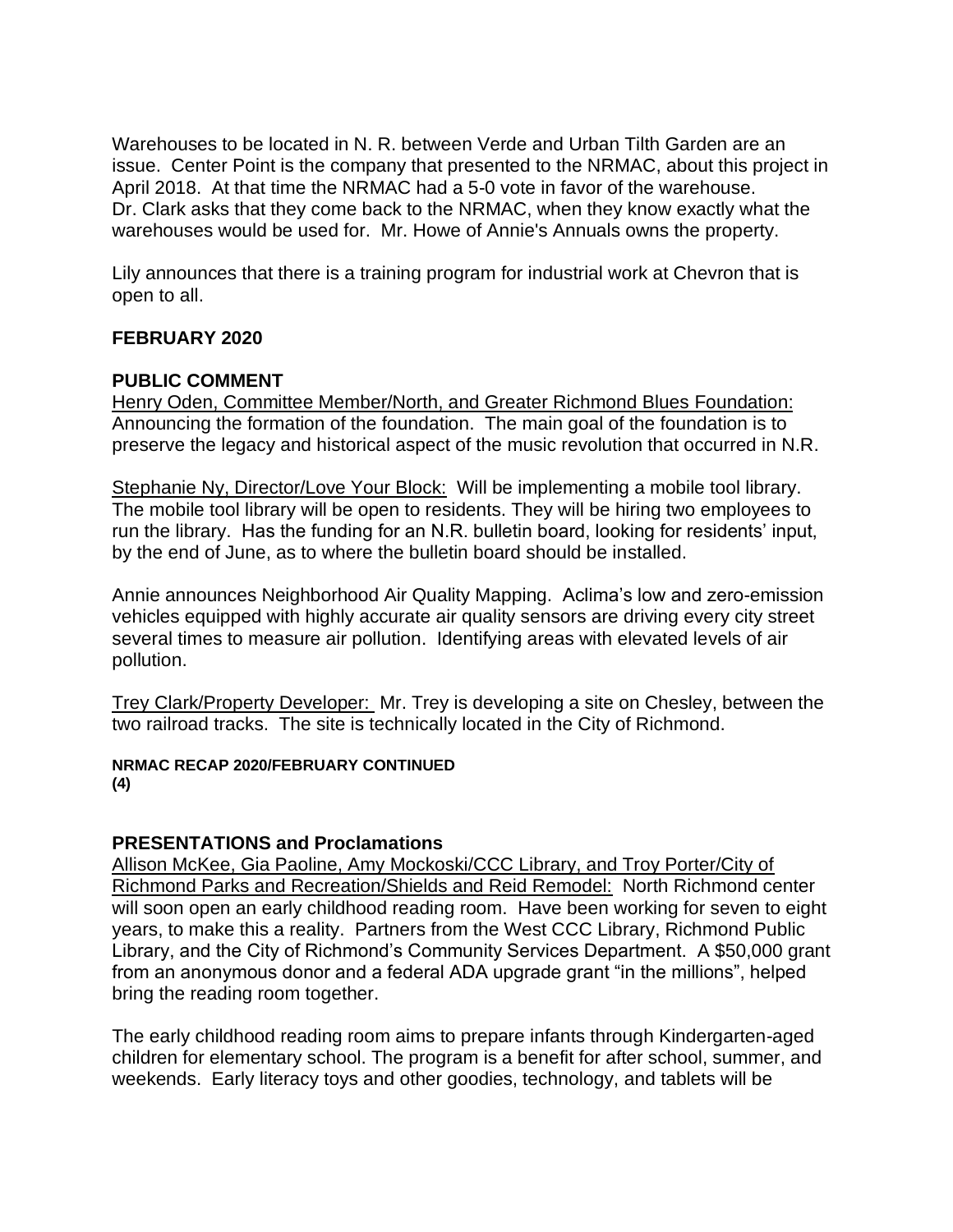available. The after school program, based on S. F. Tiny Tots Program. The mobile library services the community during the summertime.

Cynthia asks were there any repairs or cleaning of the skylight at the building.

Janie Holland, Community Building and Engagement Director/CHDC: A task force patrol event will take place, February 13th. That's when County agencies and residents get together and walk and observe designated areas in N. R. Looking for abandoned properties, illegal dumping, etc.

De Andre Evans, Director/Urban tilth Farms-Gardens: MLK day was a great success. Garden day is every 4th Saturday. Mothers Day Festival is upcoming.

### Kathleen Sullivan, Director and Cantessa Tate, Care Center Director/GRIP:

GRIP is a 54-year-old organization, providing services for the homeless and the hungry. Located at 165 22nd Street, Richmond, CA. Kathleen became the director in 2017 after long time director Art Hatchett resigned. They are booming with success and feel like they can eliminate homelessness. GRIP also contracts with the school system, helping youths enroll in school. They just got a refrigerated truck. Will be taking the soup kitchen out on the road. In the future churches, non-profits will no longer be able to pass out free lunch in the community, without required documents.

Cantessa Tate, says they do housing navigation and intensive case management including mental health. Have a partnership with the county's mobile health van.

**NRMAC RECAP 2020 (5)**

### **March 2020**

## **PRESENTATIONS and Proclamations**

Diane Salinas/CHDC , and California Air Resources board Programs: Driving clean Assistance Program; CHDC is offering residents the opportunity to purchase electric Vehicles through a partnership with California Air Resources Board and local lenders who provide low-interest vehicle loans. The program provides financial education, credit, and budget counseling, as well as assistance with an electric vehicle that fits your lifestyle.

The grant is up to \$5,000 and the loan up to \$20,000. The vehicles can do hybrid, battery, and plugins. Counseling and education are part of the program to benefit residents. They have 180 slots and \$2 million available.

James Lee/application for cannabis project at 703 Chesley Ave. Mr. Lee tells how he became involved in the cannabis business. His son has depression, and medical cannabis has helped him struggle with mental illness.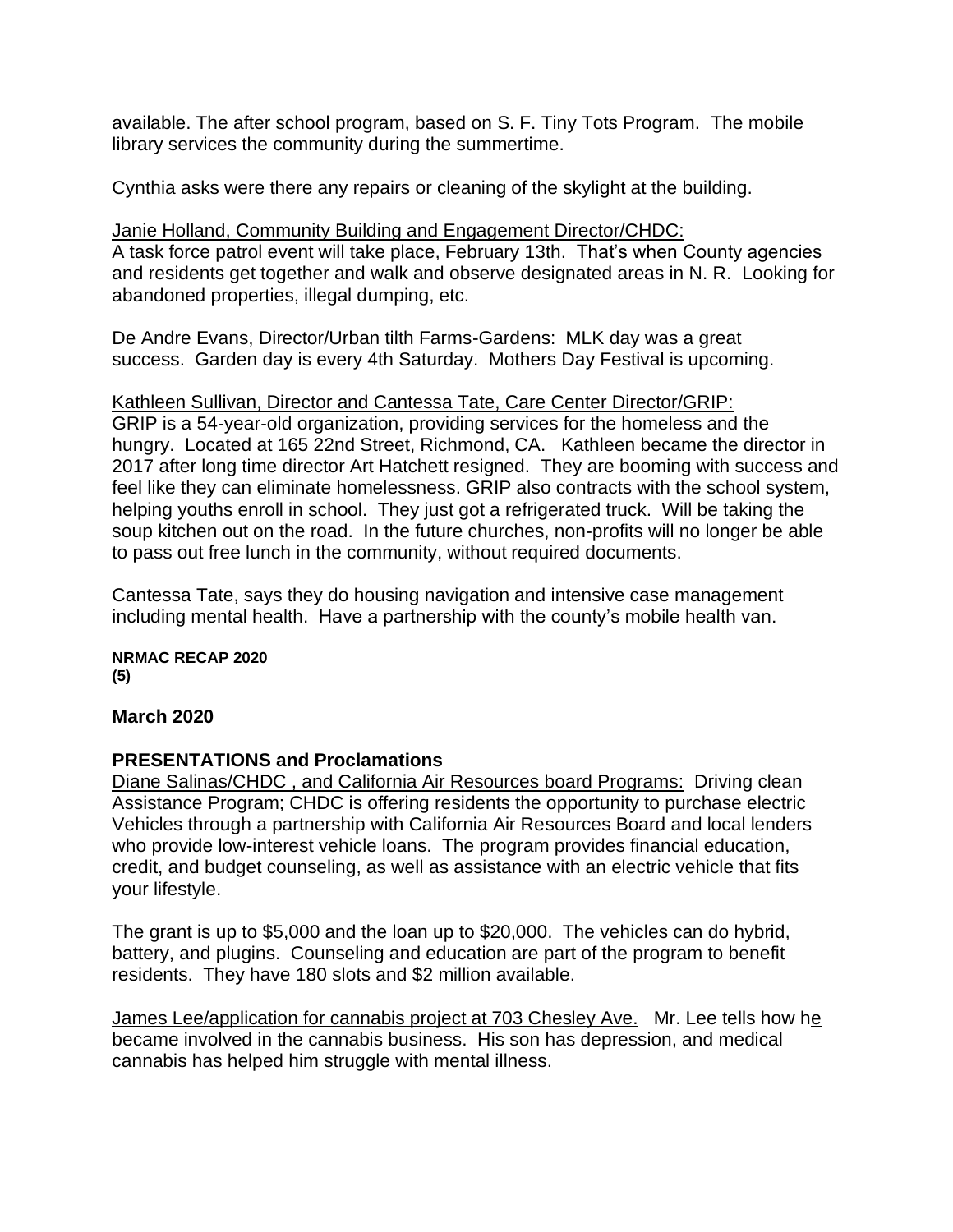He wants to invest \$3 million into this project. \$1 million on build-out. The operation will be of high-end technology. He will be doing his own security, a company that he owns. Hoping to operate by the end of the year. The company will employ 34 workers. He will put 5% of the profit toward mental initiatives. The money will not be available for the next three years.

## **OTHER AGENCY/PROGRAM REPORTS**

Robert Rogers, District Coordinator/supervisor John Gioia's Office: Robert reports on the new literacy room in Shield's and Reid's Park recreation building. The reading room is fantastic. There are many hands-on interactive projects. Reading is the main focus, storytelling time, and creative activities.

The grand opening of the Behavioral Health Center in West County. North Richmond residents will be utilizing the center. Robert asks residents to please use the mobility option grant, for the Clean Air Assistance Program. The grant is being offered by CHDC, for the purchase of Clean Air Vehicles.

Robert gives tips on reducing the spread of Coronavirus Disease. Dr. Clark requests that we have a CCC Health Department officials come to the NRMAC and give health reports on COVID-19. **NRMAC RECAP 2020/ MARCH CONTINUED**

**(6)**

CCC Public Health director Dan Peddicord has never presented at the NRMAC. Dr. Brunner, the former director, was a regular presenter at the NRMAC meetings. Dr. Clark also requests that the new director for the NR Service Integrated Center, make a report at a future NRMAC meeting.

Don Gilmore, Director/CHDC: CHDC is raising money for the resource center to be housed at Heritage Point. The program is entitled: Hidden Geniuses Program. Hope to be in operation by the summer.

Janie Holland, Community Building & Engagement Director/CHDC: Janie reports the next community clean-up day is in June. Earth Day will be held on April 25th, at Shields and Reid Park.

De Andre Evans, Director/Urban Tilth Farm/Gardens: MLK event was another success. The CSA produce and fruit box is available every two weeks, or once a month. Must sign up to participate. Community Service hours are available to those that volunteer at the Urban Tilth Farm.

Stephanie Ny, Director/Love Your Block: Stephanie reports that the program is hiring four people to work in the Adopt A Senior Program. Six seniors in the neighborhood will be selected to participate in the program.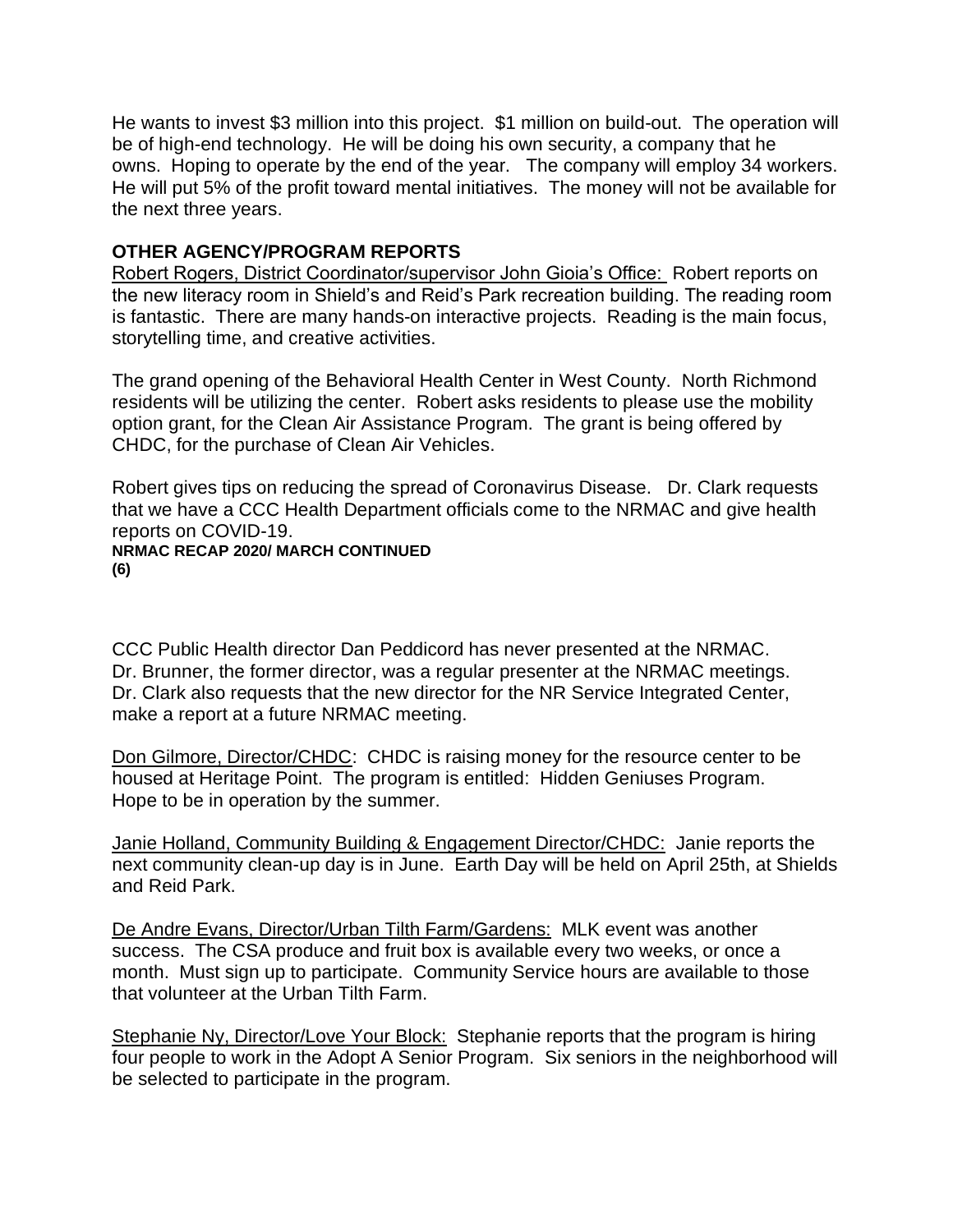## **APRIL - MAY - JUNE (NO MEETINGS)**

### **JULY 2020**

### **PUBLIC COMMENT**

Doug Harris/Local Filmmaker: Doug makes an announcement about an exciting new photo exhibit project, about N. R. It's an interactive photo exhibit about the history of North Richmond. This project consists of excerpts taken from the four award-winning documentaries, (produced by Doug and the Youths of N. R., that worked in the Summer Youth Programs). The exhibit was originally scheduled to be presented at the Richmond Art Museum. Due to COVID-19, the exhibit was changed to an online experience. Special thanks to Supervisor John Gioia and staff.

#### **NRMAC RECAP 2020/JULY CONTINUED (7)**

Kristine Solseng, Planner/CCC Planning Dep[artment-Census Outreach: It is mandated by the U.S. Constitution, Article 1-Section 2 since 1790. Every ten years the United States must count its population. Locally outreach grants were awarded to : Urban Tilth Farms, Rich City Rides, and Shield's and Reid Neighborhood Council. Men and Women of Valor are working directly with the Census. North Richmond is struggling a little in getting the census forms filled out. Reporting about 47.9% of households have filled out their Census. NR, Bay Point, and Antioch are behind in filling out the census forms.

Daniel Barth, Director of Safe Organized Spaces, (SOS): Presentation on work being performed at the homeless camps, in and around the Richmond Area. An organization that aims to establish safe and secure living situations for unsheltered individuals.

Working under the Chevron Environmental and the Community Investment Agreement Program. Lilly Rahnema attests to the chevron program. Richmond Street Team is also sponsored by Tent makers Inc, a community housing development corporation.

Has hired homeless people \$15.00 an hour to help clean up trash. Presently eight to nine people are working on the Street Team. The program works to transition homeless encampments into a clean, safe place with intentions of connecting individuals with resources. Mobile showers and toilets have been brought into the homeless encampments.Trash is the number one disorder in the homeless camps. The main problem is having the trash taken away, once cleaned up. Need to get with public service to work with them. Another major problem at the homeless encampments is stolen vehicles.

Kaprice James, NR Activist, and Resident: Kaprice has expressed this issue numerous times. She is a homeowner, residing on Vernon Street. The empty lot next to her property, is a dumping ground for trash and discarded appliances. Robert has and will continue to assist Kaprice in resolving this problem.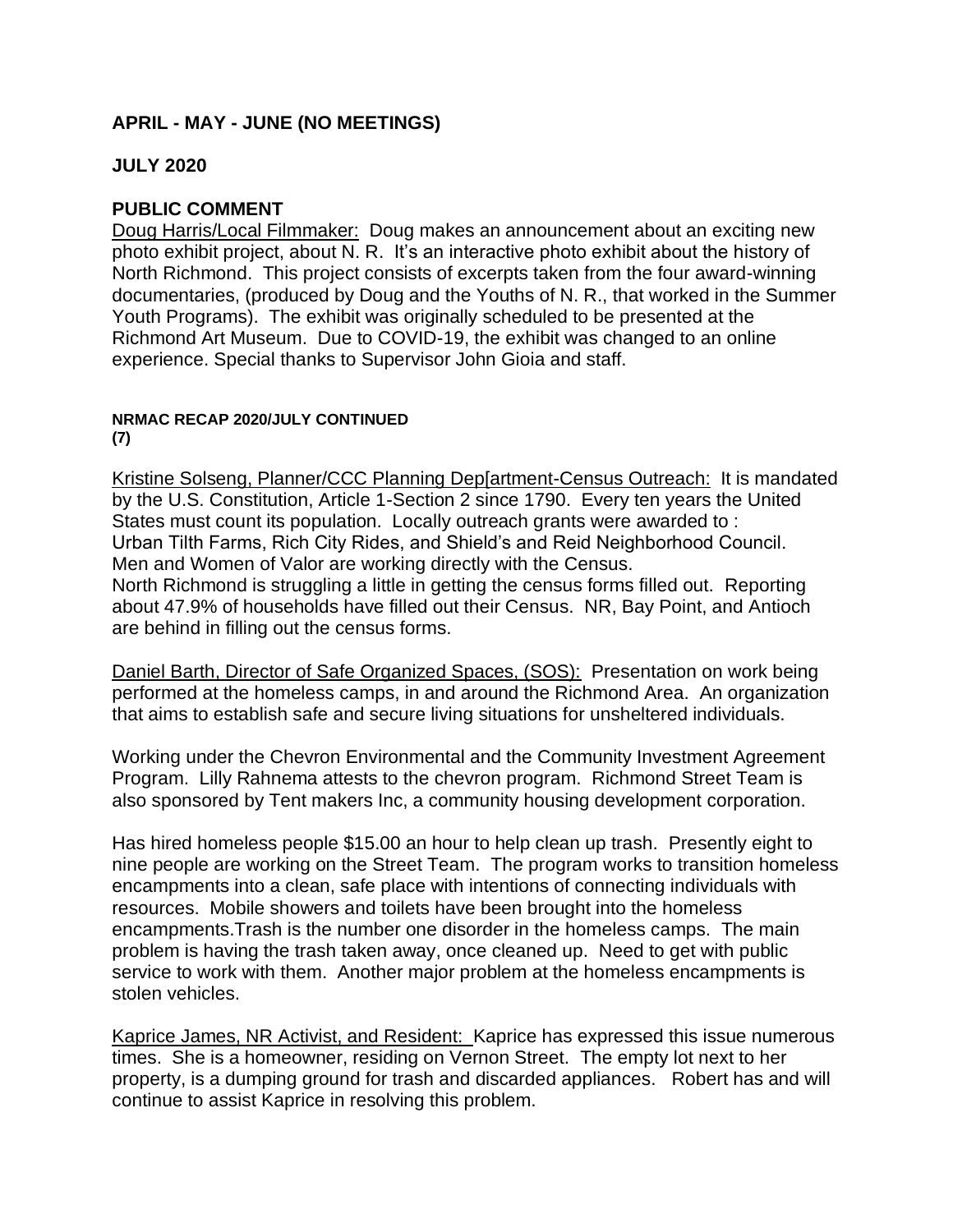## **ITEMS FOR DISCUSSION AND/OR ACTION**

James Lee, member of Richmond Chamber of Commerce/Cannabis Business at 703 Chesley Avenue: Mr. Lee presented to the NRMAC on 3/3/2020, about the proposed cannabis business. The location is at the old rheem building on Chesley.

This proposed plan has been presented to the Board of Supervisors. Mr. Lee has been invited to come back to the NRMAC in the future, to further discuss the project.

# **NRMAC RECAP 2020/JULY CONTINUED**

**(8)**

# **OTHER AGENCY/PROGRAM REPORTS**

Carlos Lemus, Project Manager, Resident Leadership/Healthy Richmond: Reporting on Healthy Richmond Activities. Focusing on Las Deltas, meetings with the CCC Housing authority. Working with RYSE Youth, figuring out exactly what type of services the youth in NR needs. Hope to roll out this plan in October 2020. Doing outreach to the youths, making videos of outreach work and workshops. Conducting surveys around cannabis. Have concerns about proposed warehouses to be located at Parr and Verde. Have concerns about climate action plans.

Annie suggests Healthy Richmond outreach to the Hispanic population in N.R. Educate the residents about safety guidelines during the Pandemic. Carlos says that they have no COVID-19 outreach, they did make face masks, to be given out to seniors. They are seeking funds for undocumented residents. People need relief funds due to job loss.

Robert Rogers, District Coordinator/Supervisor John Gioia's Office: Robert addresses the issue about the Parkway & Pittsburg (Logistic Center). A resident has made complaints about the noise that goes on during working hours. Robert says that the work that is causing the disturbance should be completed within a month. It is not causing any impact on reducing the solidity of the Parkway Estates Homes. No shifting of the home's foundations. Cynthia recalls that when the recycling center was under construction, the community experienced the same type of problem, due to the driving of the piles for the building.

Robert announces a terrible tragedy in the community. Mark Randle was killed last week. He was the grandson of Mr. Charles Reid, a legend in the N.R. community. The mural at Verde is ongoing. Joe Pullido and Chevron are amongst the generous donors, toward the project. This year the 4th of July awas different. There was an unusual amount of illegal fireworks activity all throughout the Bay Area. There is a new COVID-19 testing site at Kennedy High School.

Janie Holland/Community Building and Engagement Director/CHDC: Jamie says during shelter in place, some departments are essential, and are still up and running. Heritage Point has no vacancies. Healthy Richmond and Urban Tilth have been providing food and resources to the community.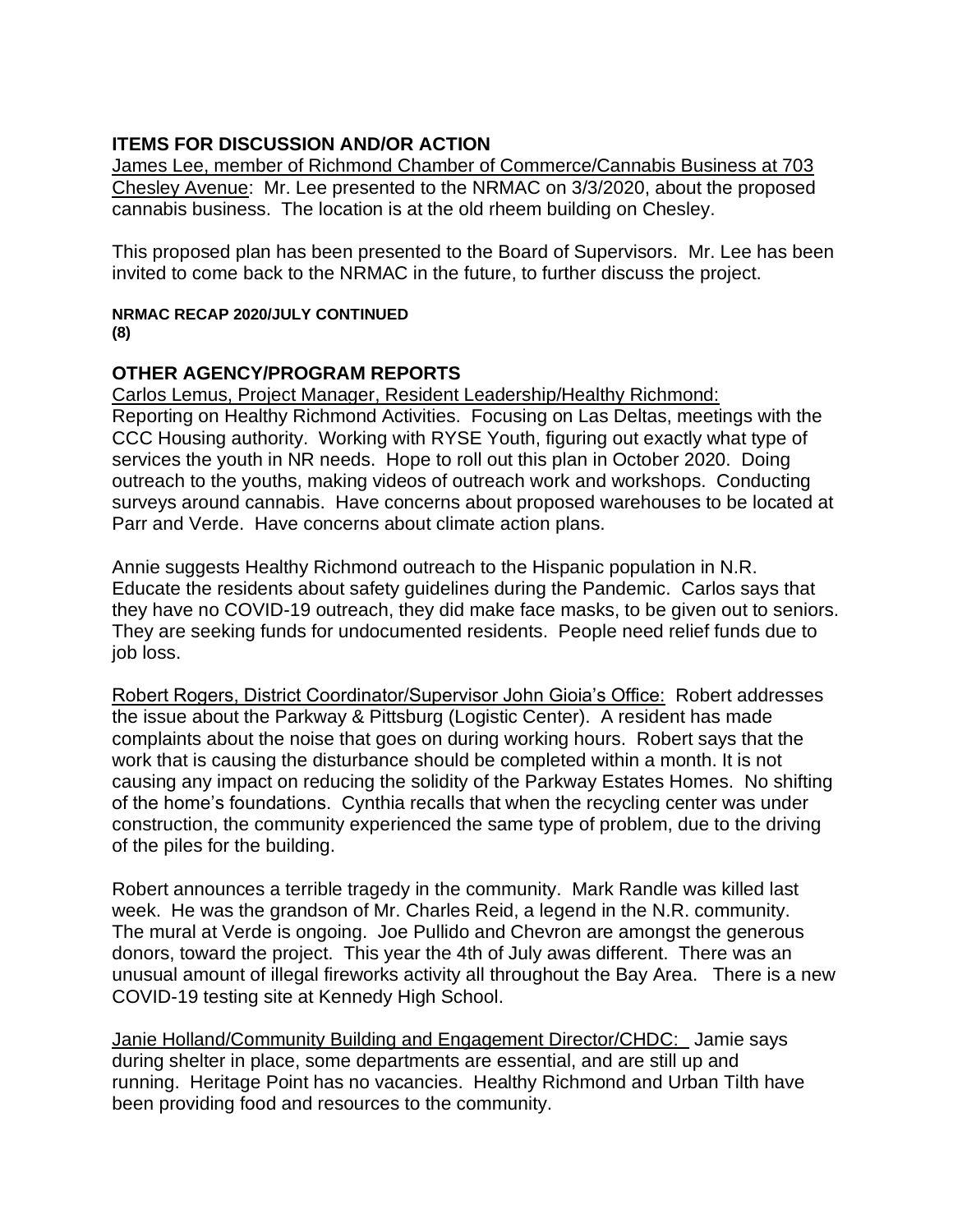Janie introduces the newly appointed, Community Service Coordinator: Felisa Orozco. **NRMAC RECAP 2020 (9)**

### **AUGUST 2020**

### **PUBLIC COMMENT**

Cynthia brings up the trash issue that has been a nuisance to community resident Kaprice James. This issue has been going on for at least three years. A vacant lot next to her resident is a dumping ground for trash. She is very discouraged about the fact that she purchased the house at that location, and is dismayed that the problem has not been solved.

Robin Bryant/NR Resident: Robin says for five days straight, at 2nd and Ruby St. individuals get in their cars and rev their engines, before six in the morning. On one particular morning, an individual in a van was revving up his engine. Then the individual

rammed into this car, over and over. This incident will be checked out by the CHP.

Lt. Buford, introduces Assistant Sheriff John Lowden. Sheriff Lowden thanked the NRMAC for his invitation to attend the meeting. He says that the Abatement and Litter Program was put on hold. The program is to be restarted soon. Mask violation forms will be available next week. Fines for not wearing a mask will be going into effect.

### **PRESENTATIONS and Proclamations**

Supervisor John Gioia (Robert Rogers standing in for Supervisor, and Kim Mc Carl, CCC Health Department-Communications Officer: COVID-19 Update:

The department of public health held a press conference with Dr. Desmond Carson, a staff member at Life-Long Medical. Doctor Carson, a local physician, and resident of Richmond delivered his commentary-complete with liberal use of words. He pointed out the facts: In CCC hospital beds are currently at 47 percent capacity. At the time of the press conference, CCC had 7,670 confirmed cases to date, with 119 deaths and 110 people currently hospitalized-including suspected cases, according to data, it has 144 hospitalized patients, with 42 in ICU beds.

An ordinance passed by the Board of Supervisors, mandating the wearing of face masks. Violators will be fined.

Questions being asked: When people test positive for COVID, are they cleared to go back to work in ten days after incubation, are they contagious? Could they spread the virus around? Answer: there is a difference between being symptomatic and contagious. It takes ten to fourteen days for some tests to come back. Annie asks why different sites vary in the time that it takes to get test results back. **NRMAC RECAP 2020/AUGUST CONTINUED (10)**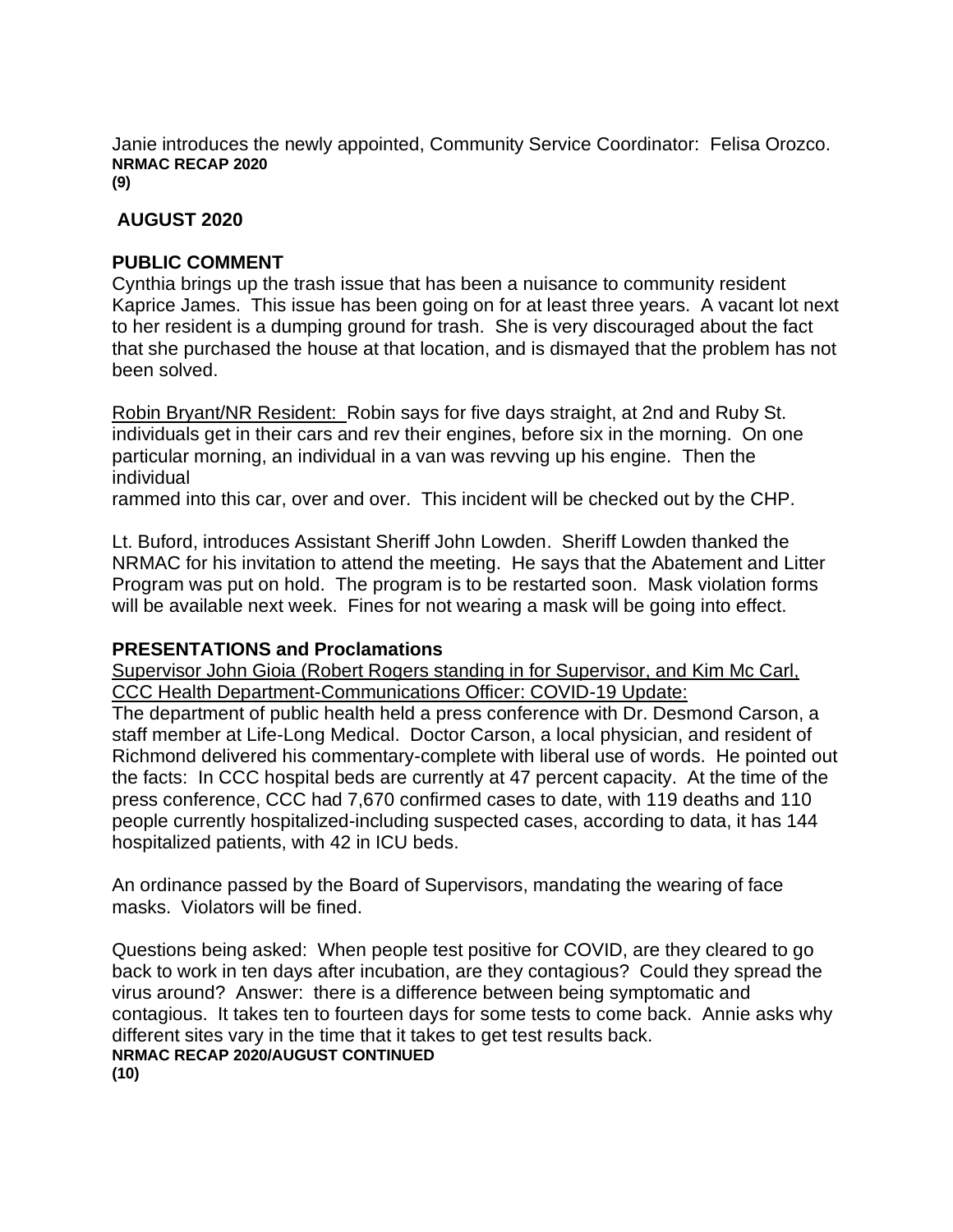Answer: Different testing labs, depends on which labs do the test kit. Contact tracing is done for positive tests.

Sherry Stanley, Board of Directors/WCWD- Updates: Still working on the levee project. Want to build a levee to protect the community from flooding and sea level rising.

A living levee and natural habitat are being proposed. The Wastewater District approved ½ million dollars to do research, \$640,000 in funds came from a nonprofit group. In the future may be asking the NRMAC to write a letter to Chevron, to join in and work with the project.

Sewer pipes replacement is needed in the N. R. community. A study of the pipes has been approved. N.R. pipes are the worst, in need of replacement. The pipes are over fifty years old and have exhausted their life span. Extra water gets into the pipes, which causes backups etc. A lot of the pipes are cracked due to age. The lateral pipes connection from the houses needs to be replaced. The old pipes connection from the houses needs to be replaced.

Mr. James Lee, Business Entrepreneur/Cannabis project at 703 Chesley Ave. This is a followup from last month's meeting, proposed cannabis growth business. Mr. Lee makes a commitment to job training for security guards. Increased lighting at 703 Chesley, he makes a commitment of giving back 5% of the company's earnings to the community's mental health programs.

Robin asks will you be working with local youths? Cynthia asks why you would want to locate a cannabis business in N. R. She points out that the community has a past history of drug abuse, gun violence etc. Besides 703 Chesley is located directly across the street from a community housing complex. The residents consist of children, young adults and seniors. Dr. Clark does not support the 5% give back to the community, that is way too low. While working with Luz on the NRMAC, years ago it was agreed upon that 25% from companies that operate in N.R. area, would be a feasible give back into the community. Why should we change?

Latecia asks if there was any outreach into the community about the proposed project, and what would your outreach plan be? Dr. Clark says that this is your third time coming before the NRMAC, and you have not reached out to the community. Dulce asks once jobs are opened, how will they be publicized. She wants Mr. Lee to invest back into the community more than 5%. Mr. Lee says that he is being realistic,

#### **NRMAC RECAP 2020/AUGUST CONTINUED (11)**

About what he can afford. He is reaching out to NRMAC first before reaching out to the community. If NRMAC says no, then he will stop the planning process.

A motion is made to turn the project down. Beverly makes motion not to support the project. All except one board member were in favor of not supporting.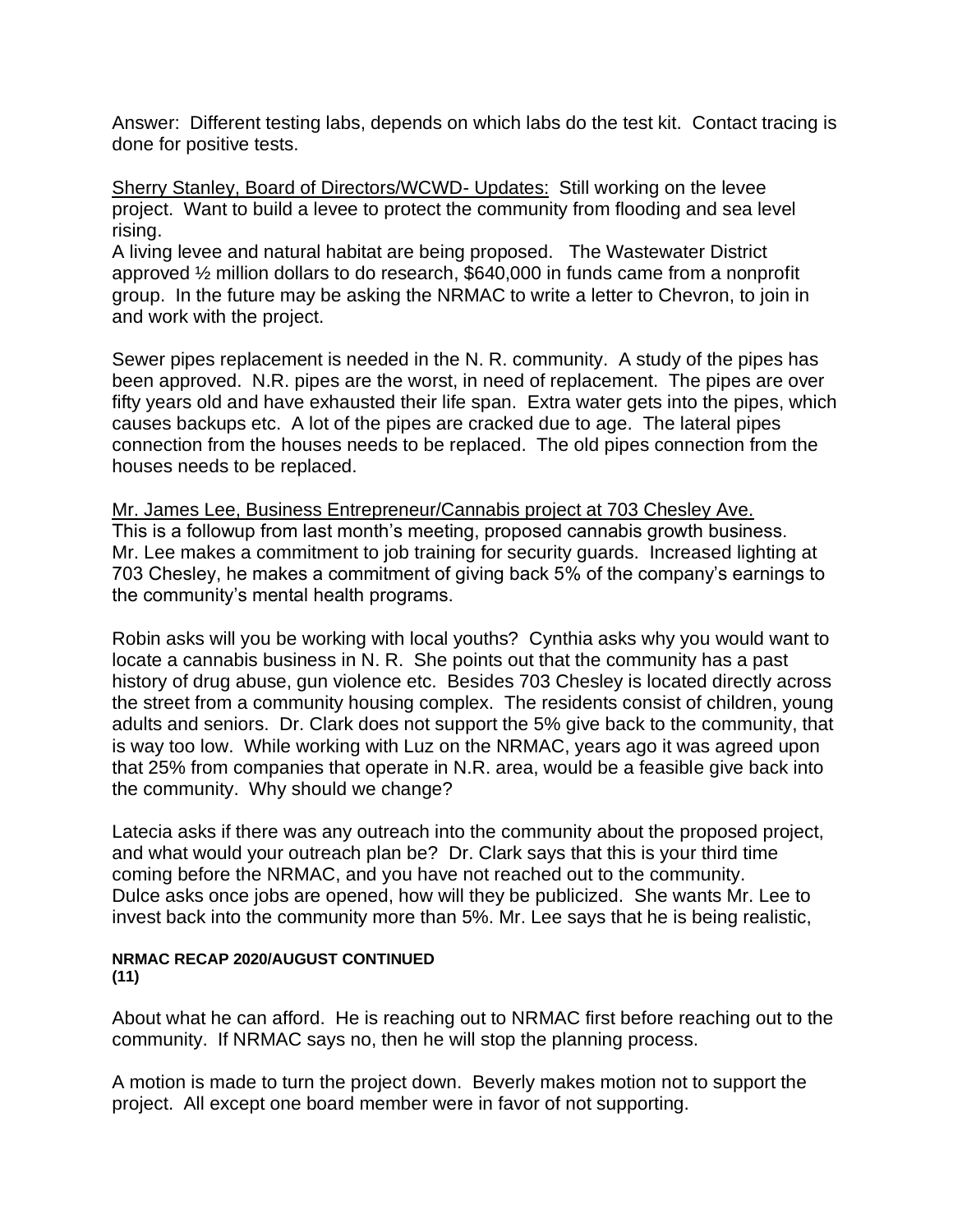Results as follows: Henry against, Annie against, Beverly against, Don against, and Lilly abstain.

Nicolle Smith, representing Verizon and Sprint/land use permit 385: There is a cell tower located off the Richmond Parkway, by Action Metals. The land use permit needs to be renewed. It expires every ten years.

Questions: What benefits or kickback does the phone companies provide to the community, other than cell phone service. Annie asks, what area does the tower service? What is the expiration date of the present contract? Answer: 12/20 and 4/21 of next year. Robert says a \$7,500 permit fee probably goes to Public Works.

This discussion was carried over to the next NRMAC meeting. Amendment made that we get some answers to questions about funding going back into the community .

Annie, Beverly, Lilly, Henry, and Don all motion for carry over to next month's meeting, in order to receive more information on funding.

### **OTHER AGENCY/PROGRAM REPORTS**

Carlos Lemus, Project Manager/Healthy Richmond: Healthy Richmond staff has been working with Supervisor John Gioia and the County Health Department, addressing the Pandemic. There is an urgency for people to wear their facemask.

Robert Rogers, District Coordinator/supervisor John Gioia's Office: Robert says there is a spike in COVID-19 cases, mainly in West County. Penalties are in place for not wearing face masks. The Verde school mural is fantastic.

Don Gilmore, Director/CHDC: A third of the funding for a local grocery store to be located at Heritage Point, is in place. Continuing to work with Las Deltas and the Housing Authority of CCC.

#### **NRMAC RECAP 2020/AUGUST CONTINUED (12)**

Marco from Urban Tilth Garden/Farm: Due to the COVID crisis some of the community gardens have closed down. Workers were compensated and given servants pay. The fresh fruits and vegetable program transitioned from pickup to delivery. The farm has two new packaging areas and two vans were donated to the farm .

### **SEPTEMBER 2020**

### **PUBLIC COMMENT**

Sherry Stanley, Board of Directors/West County WasteWater District: Sherry is seeking a letter of recommendation/endorsement from the NRMAC. She is campaigning for reelection to the board of directors voting Ward #2, which includes North Richmond.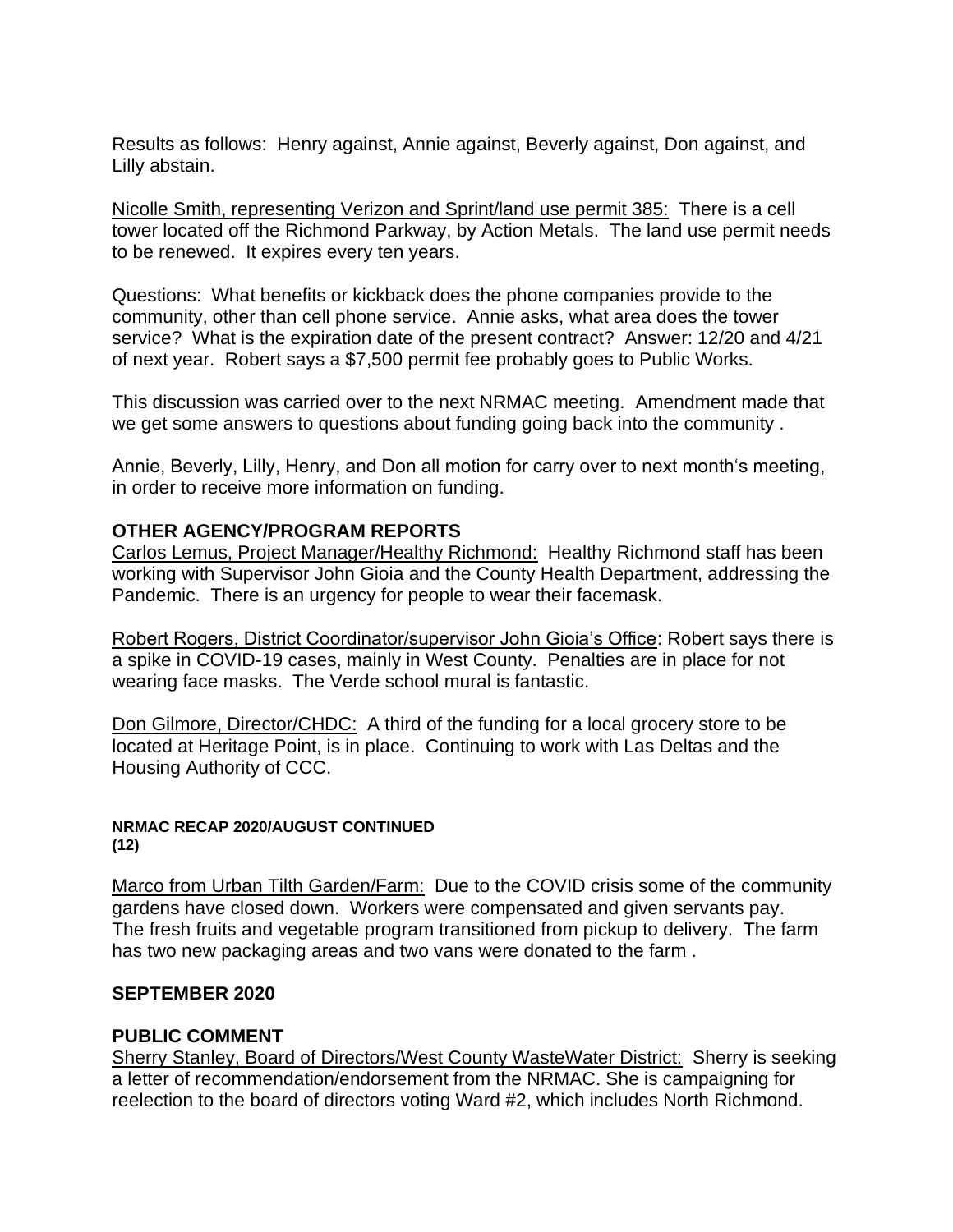The NRMAC board members opened up for discussion. Don says that we could give individual endorsements. Dr. Clark says we can't do it openly like that. It's not proper for NRMAC members to endorse individually. Furthermore the NRMAC should hear from each candidate that's seeking that position, to present themselves to the NRMAC Decision was made to table the entire issue, in order to give each candidate an opportunity to make a presentation to the NRMAC.

Josh Bradtt, Watershed Specialist & Project Manager, Specializes in Green Stormwater Infrastructure and Watershed Management Issues/San Francisco Estuary: Working on the N. R. horizontal levee work, and shoreline public access project in N. R. They are helping to facilitate and support this effort and move it towards implementation. Concerned about the sea-level rise.

Karla Silva, Health Promoters Project Specialist/LifeLong Medical Care: Carla announces that training is available for leaders in the community. This is an eight week long program. To take place in mid October. Focusing on leaders in the community. Ensuring that community leaders have the proper tools to work with.

Annie has concerns about the NRMAC web-site logo. Presently there is a logo of a mural, a picture taken from the side of the old Neighborhood House building on Chesley Ave. Robert says that he will remove the logo and install the NRMAC logo. Cynthia says, upon looking at the NRMAC logo, in her opinion it does not reflect N. R. She says it looks like a picture of a Metropolis City. She feels like one should be able to look at the logo and identify something pertaining to N. R. such as the creeks, wildlife, or the newer additions to the community. The bottom of the logo should read NRMAC, instead of MAC.

**NRMAC RECAP 2020/SEPTEMBER CONTINUED (13)**

### **PRESENTATIONS**

Charles Thomas, Battalion Chief/CCC Fire District: Honoring the two fallen firefighters that died recently fighting wildfires. Firefighters Scott and Matt. Numerous grass and vegetation fires were caused by fireworks on the 4th of July. Extra staff was brought on board, July 3rd thru the 5th. During that weekend: 93 fires, 63 grass and structure fires. The fire season started with 400% uproar of fires.

A crew of twelve firefighters have been established as a fire prevention crew in East County. Specializing in fire prevention and control. The department has created a Wildfire Preparation web page. COVID-19 symptoms have increased within the fire dept. Helicopter rescue has increased, Con Air One and Con Air Two are in operation.

Paula White, Project Coordinator/CCC Watershed Project: Paula announces the Coastal Cleanup Days. Due to COVID-19, the cleanup will be different this year. Small cleanups will take place, supply kits will be delivered to people who register.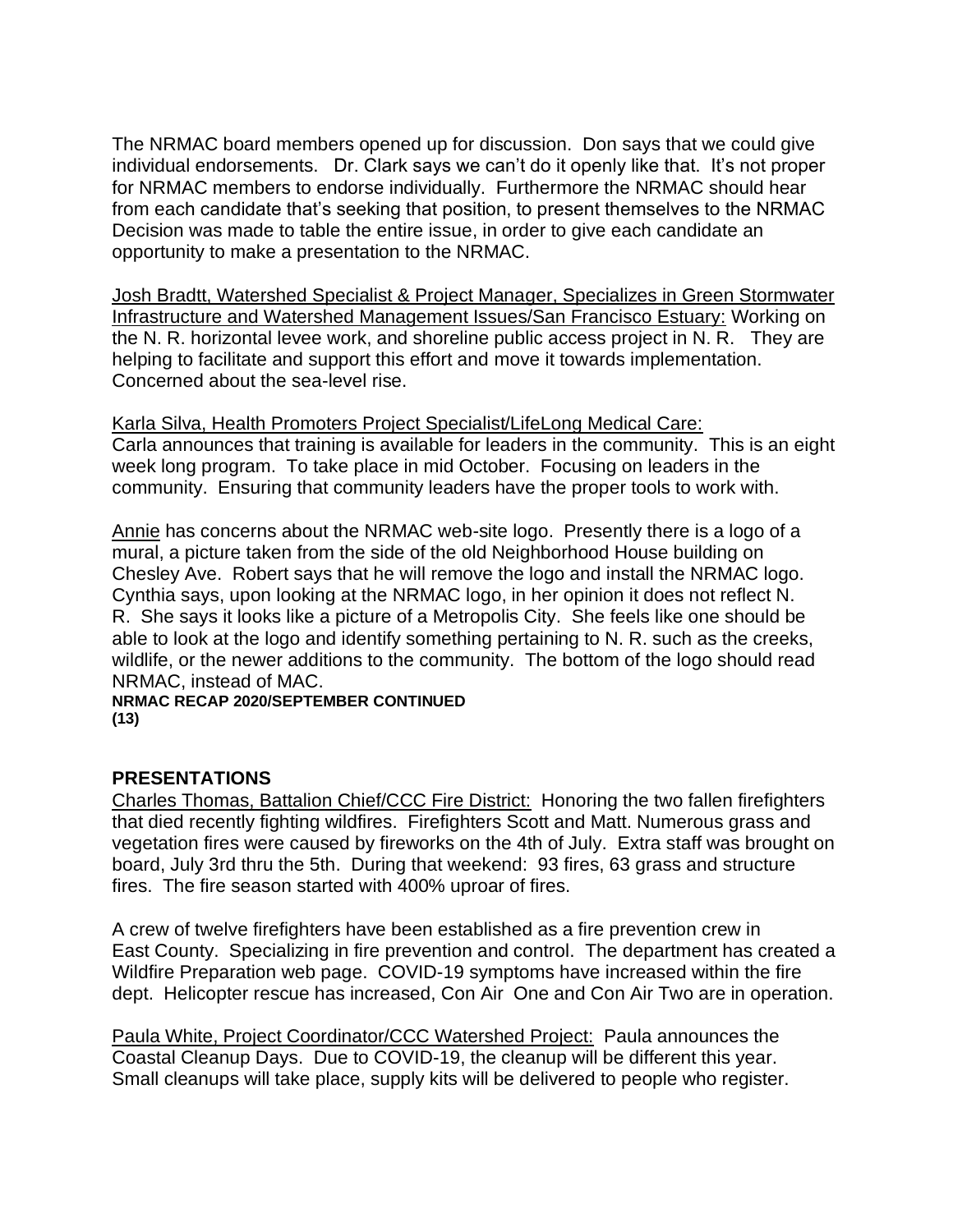A social media campaign is underway. The film: The Story of Plastic, will be aired on September 13th .

Joe Hamilton, Agent for Crown Castle, Infra Structure for Sprint and Verizon: Wireless land Use Permit-Renewal-880455 N. Richmond: This is the third time that this presentation has come before the NRMAC. The NRMAC votes to oppose this land use permit renewal, with stipulation that applicants provide some offer for financial public benefits to the community. The vote 4-0 by NRMAC board members: Don Giolmore, Dr. Clark, Annie King Meredith, and Lily Rahnema.

### **OCTOBER 2020**

### **PUBLIC COMMENT**

Annie King-Meredith/Board Member: Asks this month, are we scheduled for the Willie Spears Community Cleanup. The answer is yes, the (Community Clean-up) is scheduled for October 24th. Annie asks is this cleanup derived from the Willie Spears cleanup.

Don says when Felisa/Community Service Coordinator gives her report, the cleanup will be explained in more detail.

### **NRMAC RECAP 2020/OCTOBER CONTINUED (14)**

Princess Robinson, Project Manager/Corporation Richmond: Princess just wanted to check in with the NRMAC. She has changed jobs, presently working to help residents open and develop cooperative business in Richmond. She is still involved with the Urban Tilth Garden Project.

Annie King-Meredith/Board Member: Annie announces that she is running for election for the board of the West County Wastewater District. She says that she is well qualified for the position.

Carlos Lemus, Project manager, Resident Leadership-Healthy Richmond: Reporting on Healthy Richmond activities. Continuing to focus on gathering Census information. The deadline for the Census is October 31st. N. R., San Pablo, Central Richmond, has a low response rate. Doing tabling events, and phone calls also. Working to keep COVID-19 down amongst the Latino population.

Also involved with Richmond Housing Services, hosting workshops 203K-FHA. Opportunities to be qualified, to buy property in need of repair.

Robert Rogers, District Coordinator/Supervisor John Gioia's Office: Robert announces Clean Air Day tomorrow. The majority of events will take place viral, and through millions of small actions. Men and Women of Valor will sponsor a Clean Air Day.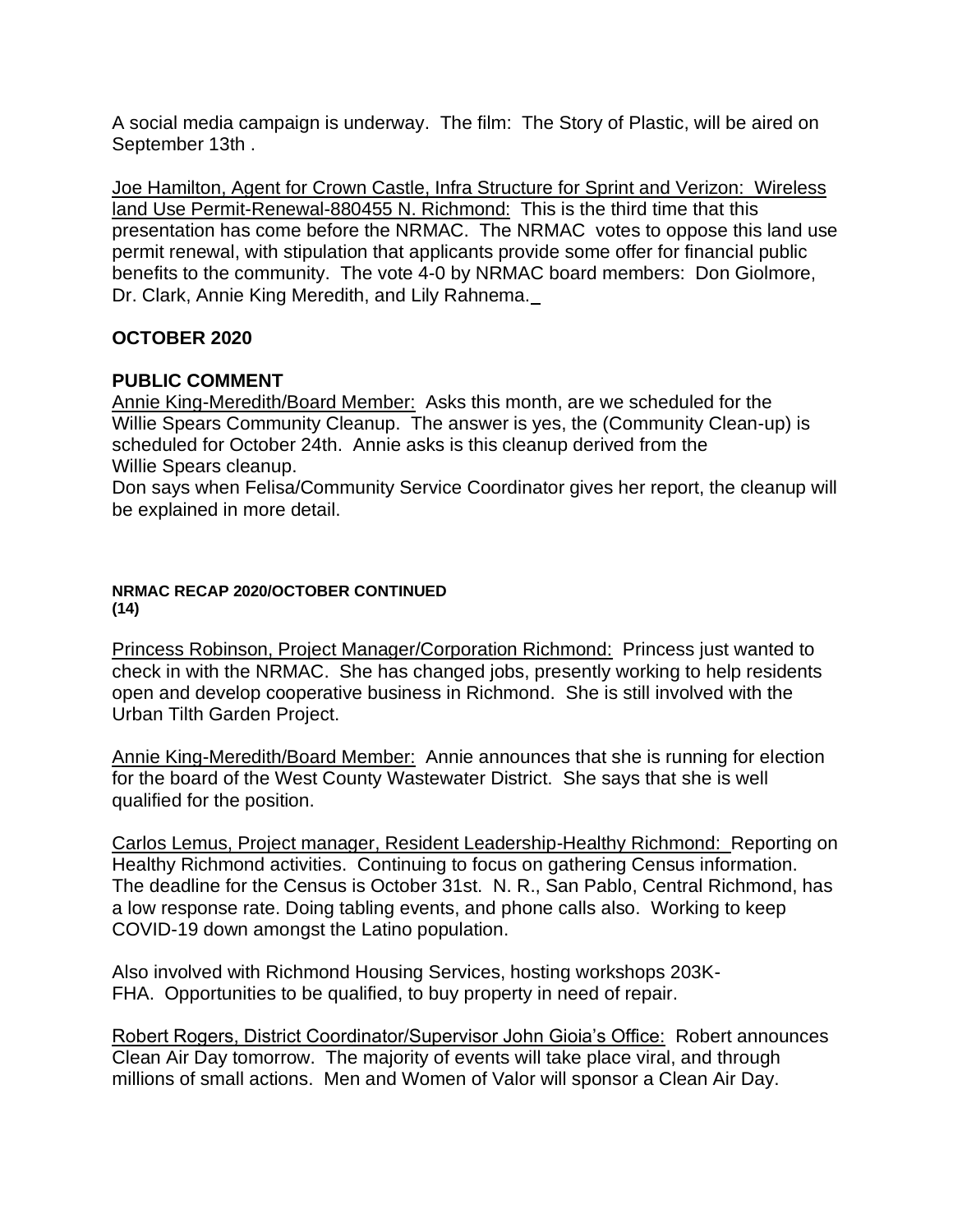Free produce, plants, planet seeds, and food will be given away. The planting of a few trees at the site will take place. A resolution will be presented. CHDC will take part in Clean Air Day. they will be featuring the Electric Hybrid Vehicle Program. A chance for locals to purchase clean air vehicles.

Doug Harris'- North Richmond Exhibit will be hosted via Zoom, at 7:00 p.m.

Tony Ucciferri, Special Assistant to the Executive Director Housing Authority CCC. Working with attorneys to figure what the next step is, pertaining to the twelve acres at the Las Deltas site. In the final stages of working out details of the scattered sites. There are (42) buildings, consisting of (38) duplexes and four single-family buildings.

The scattered sites are in such dismay, they would have to be rehabbed. Hoping to make them affordable for people to buy, below fair market, or at market value.

### **NRMAC REDCAP 2020/OCTOBER CONTINUED (15)**

Felisa Orozco, Community Service Coordinator/CHDC, Mitigation Fee Funded: Have been distributing flyers for the upcoming (October 24th) Community Cleanup. Annie asks about the cleanup. What happened to the official name of the cleanup. Willie Spears Community Cleanup. The founder and originator of the cleanup. His name should continue to be acknowledged as in the past.

Question: Why wasn't the name put on the flyers, and who approved for the flyers to go out into the community without the original name (Willie Spears Cleanup Day).

Marena Brown/Shields and Reid Resident Council: Marena says that it would be nice to clean up North Richmond. Cynthia agrees, she goes on to say that N. R. is in a state of dismay. N. R. looks so ragged and rundown, regardless of all the recently added new development, of houses and business.

Community Service will participate in the upcoming First Patrolled Street Sweep. A variety of agencies will come together and convene upon the streets of N. R. They will be accessing the trash and homelessness problems of N. R.

Stephanie Ny, Program Manager/Richmond Love Your Block, Kene Levine-Snipes, Development Project Manager ,Sarah Granquist, Community Service/City of Richmond: Redesigning Shields and Reid's Park: Under Prop 68, State of California Parks & Water Bond. Funding may be available in the millions, to redesign the park. Sidewalk design meetings have been conducted, to gather input from N. R. residents and community members about redesigning the park. Three park layouts have been designed based on the feedback from residents at the sidewalk design meetings.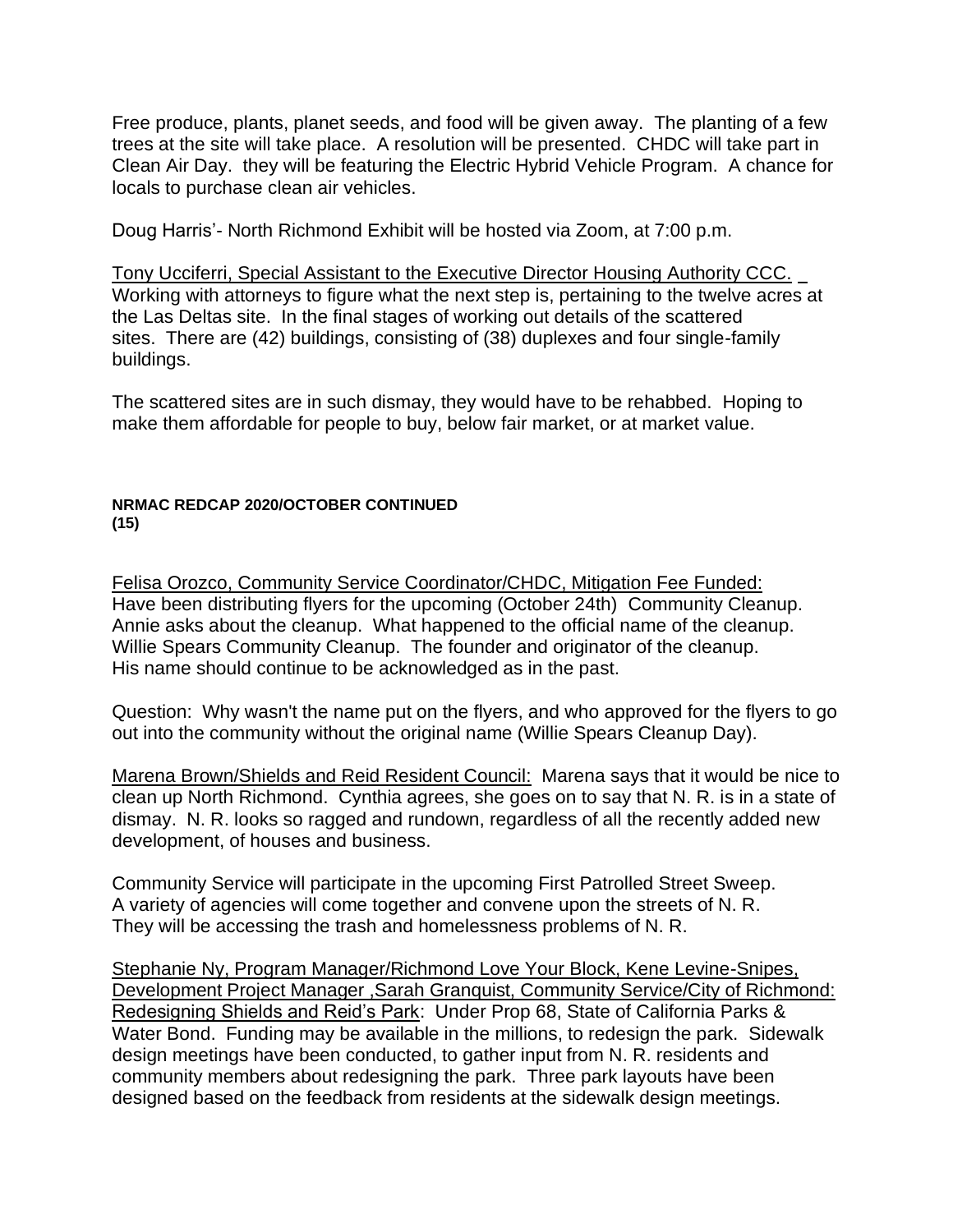Suggestions: Walking path, picnic area, children play area, skate park, chess & checkers tables, art, ( a gateway to the park) stage & performance area, shade trees, bike track, fitness and exercise equipment at the park, community garden, and (small habitat garden) permanent outside restrooms, no porta-potties.

Concerns: Cleanliness and maintenance, get rid of gambling and drinking of alcoholic beverages at the park. Adequate lighting at night, working electrical outlets outside. Working water fountains.

#### **NRMAC RECAP 2020/OCTOBER CONTINUED (16)**

Anne Bremer, Education and Community Programs Manager/The Watershed Project: Anne's goals are to connect people with the natural environment through education and action. Currently, in the N. R. area, Integrated Regional Water Management (DAC) Planning Process. For water-related improvements in disadvantaged communities.

Community Priorities - Area of Need Identifies: Clean drinking water, water conservation, urban greening/green infrastructure, solutions to sea-level rise, and flooding and water conservation.

Stakeholders for these projects are: The EBRPD, EBMUD, City of Richmond,and CCC Flood Control, etc.

Some top projects for the N. R. area: N. R. pump station upgrades: Tap water testing & outreach & education. Flood risk reduction in the Rheem Creek - Wildcat Creek Trail improvements, Habitable restoration opportunities and benefits to wildlife. Education for children to Watershed.

Next step: Report back to stakeholders, identify funding, seeking a grant from the Department of Water Resources for the fish ladder, at the creeks. Working on the CA Fish Passage Act Grant.

John Steere, Watershed Planner/Potential Proposal for the North Richmond Green Streets Corridor: The N. Richmond Green Streets Corridor Proposal Concept consists of three segments:

Segment-1 Parr Boulevard: from Fred Jackson Way to Bay Trail/West County Transfer Facility .

Segment-2 Fred Jackson Way (FGW): from Chesley to Parr Boulevard), which is mostly part of the North Richmond Watershed Connections Project.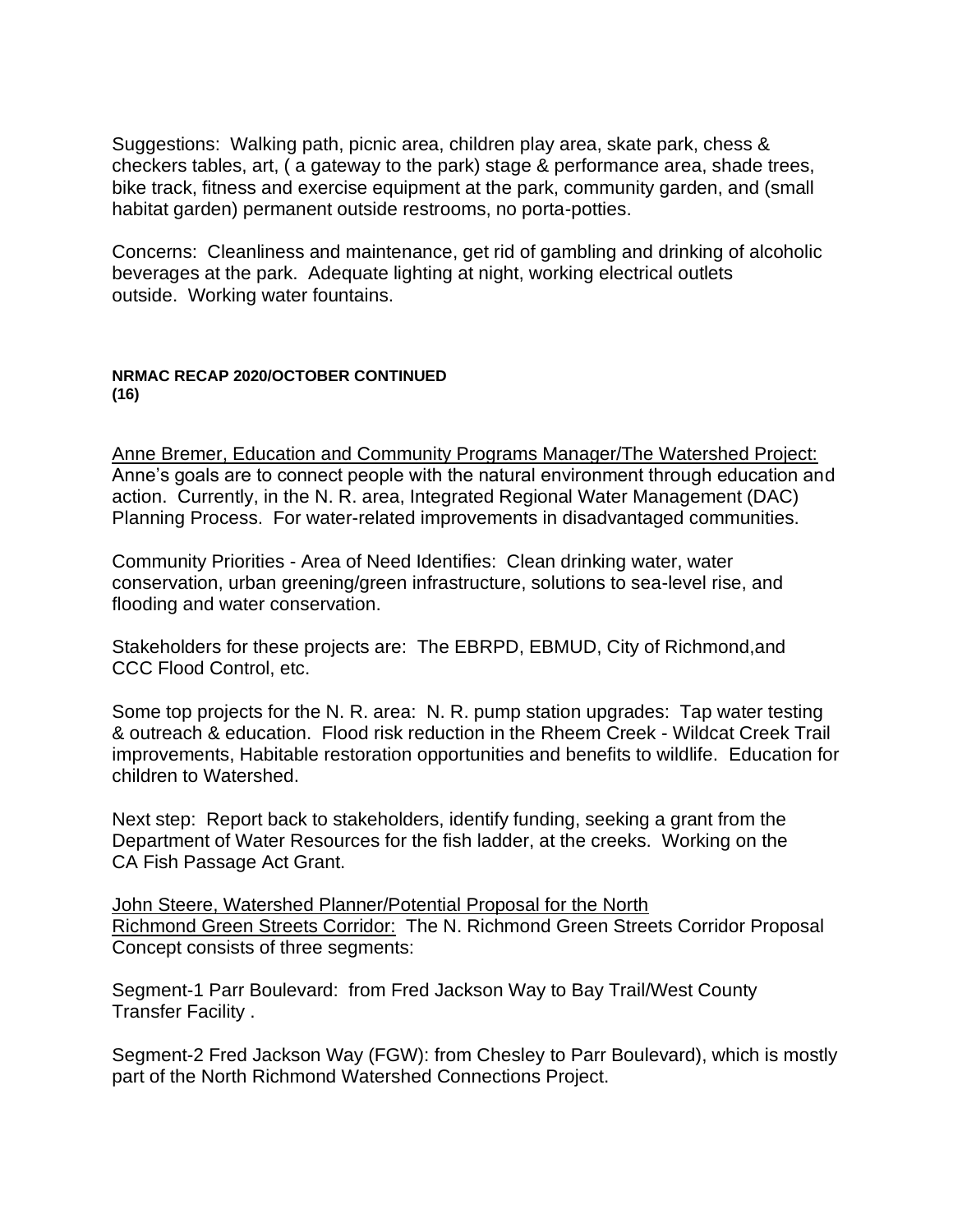Segment-3 Market Ave: from Rumrill Boulevard "Green Street" to Fred Jackson Way to be determined if it will be part of the proposal.

The benefits of the projects are to serve N. R., a significant DAC. The project is in County SW Resources Plan and GI Plan; Water Quality treatment for Pollutants.

### **NRMAC RECAP 2020/OCTOBER CONTINUED (17)**

Connect to N. R. Watershed Connections, a funded project. Will involve the Watershed Project, Urban RTilth, and North Richmond community members.

Community benefits include access to Bay Trail, connections to parks, Rumrill Green Street, Wildcat Creek Trail. Provides a greenway-like experience parallel to Wildcat and San Pablo Creeks. The corridor is part of the countywide Bike/Ped Plan.

### **NOVEMBER 2020**

### **PRESENTATIONS and Proclamations**

Rajiv Pramanik and Bhumil Shah's, Public Health Officers/CCC Health Department -COVID-19 health update: Test site available in North Richmond.

Here are some of the statistics for the North Richmond community.

| <b>Test</b> | <b>Cases</b> | <b>Cases per 100k Residents</b> | <b>Percent</b> | Deaths |
|-------------|--------------|---------------------------------|----------------|--------|
| 2,341       | 310          | 5,676                           | 14.3           |        |

**March - August - October - there was an acute spike in cases:**

| Afro American | 11  |
|---------------|-----|
| Asian         | 11  |
| Latino        | 201 |
| Unknown       | 97  |
| White         | 11  |

## **Total Caes Age Group**

| 14 | 4 and under |
|----|-------------|
| 32 | $5 - 12$    |
| 26 | $13 - 18$   |
| 76 | 19-30       |
| 66 | $31 - 40$   |
| 34 | 41-50       |
| 35 | $51 - 60$   |
| 18 | 71-80       |
| 11 | 81-90       |
|    |             |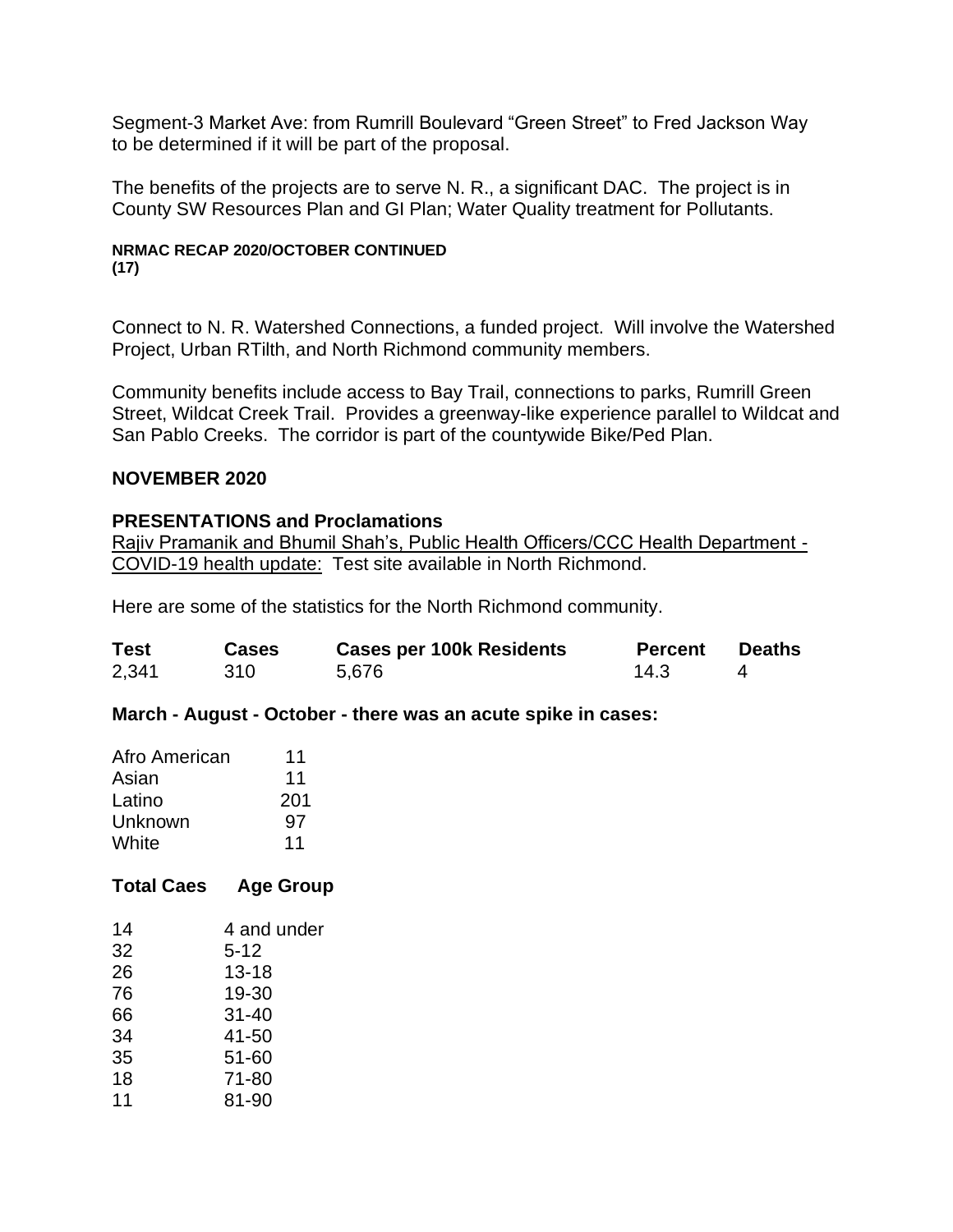#### **NRMAC RECAP 2020/NOVEMBER CONTINUED (18)**

The County says that they have identified people that are out in the community doing outreach. They were distributing flyers. Working on signage in N. R. for COVID-19 awareness and compliance. People that are isolated with COVID-19, receive meals from Project Home, and various other food sources.

## **OTHER AGENCY PROGRAMS REPORTS**

Robert Rogers, District Coordinator, Supervisor John Gioia's Office: Robert comments on the high rate of COVID-19 in the community. The statistics are going down, and getting better.

### **PRESENTATIONS And Proclamations**

Adele Ho, Construction Project manager, Princess Robinson, Project Manager/Community Engagement and Marco Lemus, Project Manager: The staff is in the process of applying for Prop 68 - Parks and Recreational Grant to help build out some communal features of the Farm Park. Such as an amphitheater, North Richmond History Walking Pathway, Reflection garde, that would include native plants, and tribute to the native Ohlone Indians, the Coastonians, a coastal tribe, watershed classroom, farm stand, etc.

The Prop 68 grant, would allow the farm to partner with the First Mile/Last Mile Project. Need funding for other actual structures: Kitchen, fruit stand, office, bar, directional and factual history/signage on sidewalks.

More reports on the ongoing events at the farm: A new irrigation system, chicken coops, greenhouses, and 25 new crop rows, hands-on learning for yo9uth. Expanded Farm to Table CSA Program. Farm to Families free box program. A girls Garage - built by a non-profit girls group from Berkeley.

Feedback: Beverly would like to see the Black Cowboys and a horse arena activity. Cynthia would like to see a red barn, which is customary in the U. S. Other suggestions such as: Nature walk, hands-on learning center, adequate lighting, security cameras, an alarm system, the involvement of the EBRPD.

Stephanie Ny, Program Manager/Richmond Love Your Block: Stephanie presents the final up-dated design-redesigning of Shield's and Reid Park. Next month the proposed plan goes to Richmond City Council for resolution.

#### **NRMAC RECAP 2020/NOVEMBER CONTINUED (19)**

Dr. Clark compliments Stephanie on her involvement in the redesign plan of the park.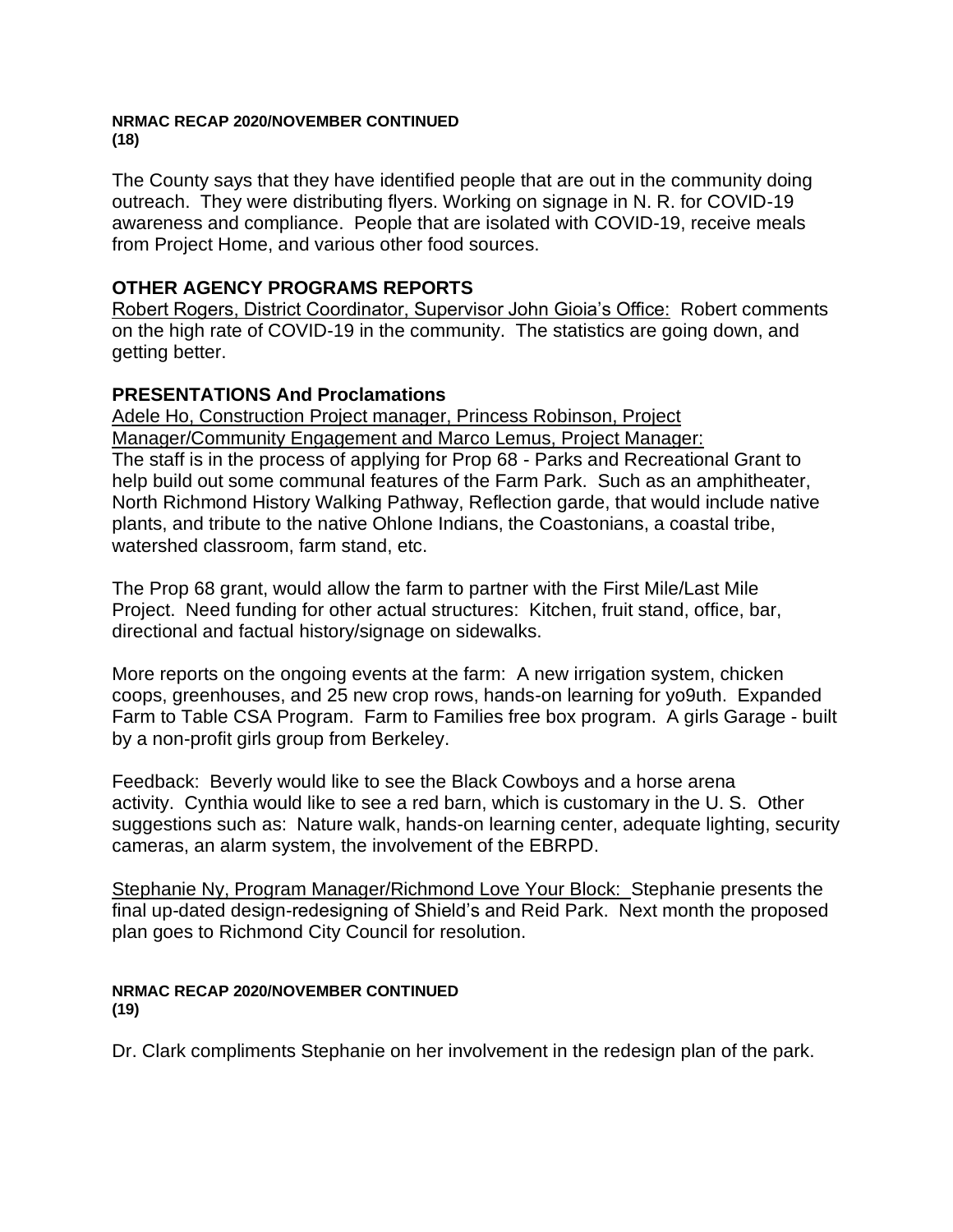Cynthia thanks her for making it possible to have the skylight washed at the rec building at the park. She hopes that part two of the skylight renovation is to replace the mismatched glass/plastic window panes of the skylight.

### **DECEMBER 2020**

## **PUBLIC COMMENT**

Cynthia Jordan/NRMAC Secretary: Would like to thank everyone that contributed to the Casa De Manana Senior Thanksgiving Event. It was a success, special thanks to our own Joe Pulido, Patrice Chamberlin and Oakland Food Works.

## **OTHER AGENCY/PROGRAM REPORTS**

Robert Rogers, District Coordinator Supervisor John Gioia's Office: COVID-19 has a great disproportionate impact on NR. Free testing is available at the NR Center for Health. Statewide Mandatory Rules will be coming from the Governor's Office in a few days. Not only in CA but nationwide.

The Verde School Coat Drive and Xmas Party are coming along quite well. The event will be held via Zoom. on December 9th. Princess Robinson is the newest board member to the NRMAC.

A regular attendee of the NRMAC meetings and an active community member, Robin Bryant passed away. She resided at the Senior Citizens Building on FJW.

Don Gilmore, Director/CHDC: Don announces an upcoming news conference, which involves Neighborhood America. The discussion will be on Forgivable Grants. Grants will be available for five years, to all Bay Area Counties. Come to CHDC workshops, to get yourself qualified. The Memorandum of Understanding will expire as of this year. This memorandum has been in place for the last (20) years. It has helped to fulfill our vision of building on NR. CHDC is working with Supervisor John Gioia, on putting together another memorandum packet.

Alisa Orozco, Community Service Coordinator/CHDC-Mitigation Fee Funded: Continues to work on illegal dumping. In November (15) members of a task force against illegal dumping, went out into the community. During the walk, (8) code enforcement citations were issued. Fourteen cars towed, and four vehicles tagged.

#### **NRMAC RECAP 2020/DECEMBER CONTINUED (20)**

Pittsburg Ave. is a common dumping site. It is littered with trash and illegal dumping items. The County Health Department is working with the property owner and Republic, pertaining to the trash problems. A meeting will be held on Thursday pertaining to the problem.

Marcos Lemus/Urban Tilth Garden/Farms: Trying to get surveys out about the proposed plan to upscale and add new editions to the farm.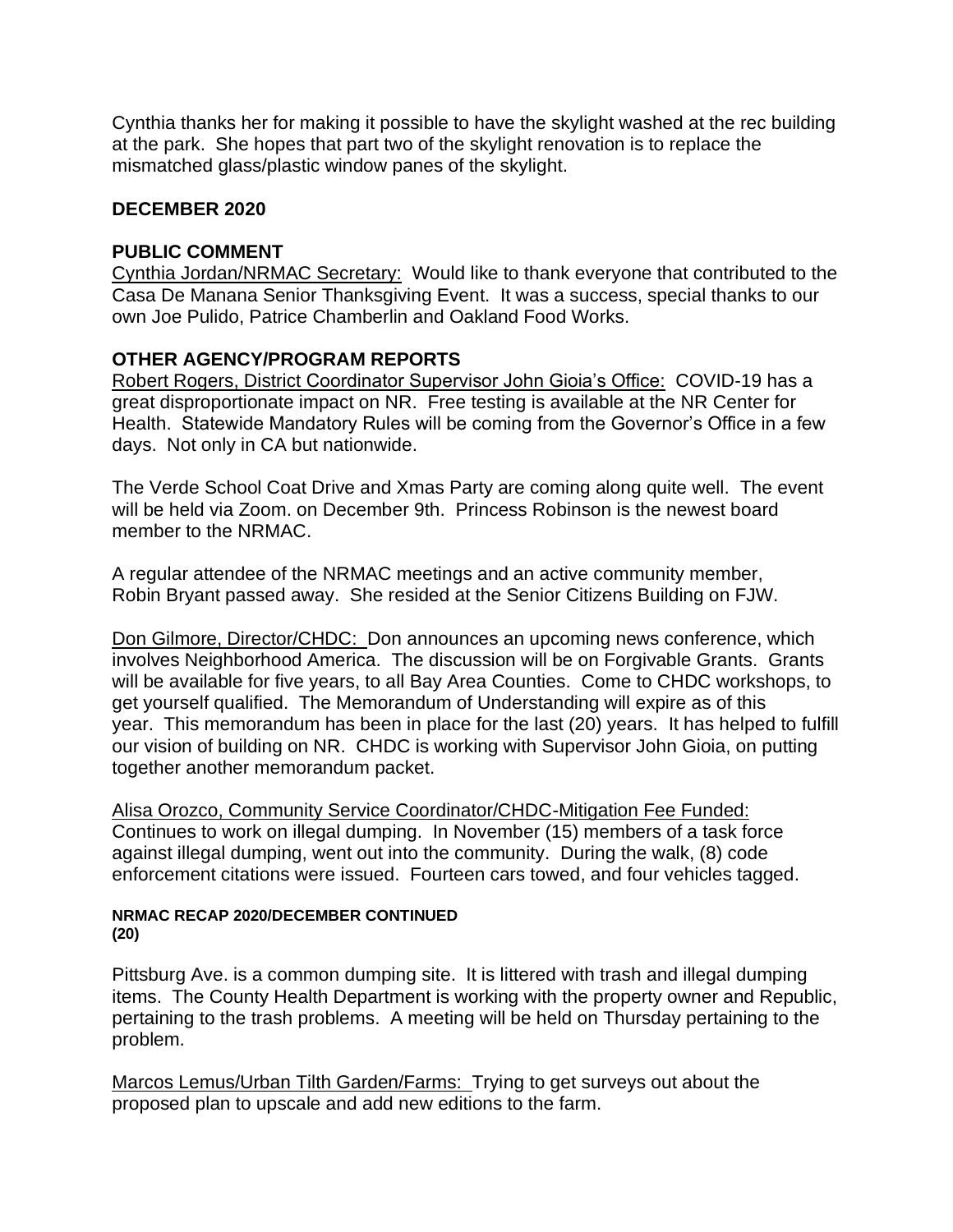Latisa Chavez/Lyft Program: The program is still in operation. The program is available to seniors and the disabled.

Jose Javila/CCC Public Works: Jose says that Castro Street is getting worse, as a homeless encampment. He is working to put a camera up in the area, for (30) days. Just to monitor the activities. There is a big issue with homelessness by Pick and Pull. They are polluting the creeks, with numerous items, including human waste, and there are mounds of trash.

Robert thanks Joe Pulido for his contribution to the Verde School mural. Joe is a major contributor. This year Chevron, (thanks to Lilly), is a major contributor to the Verde School Coat and Book Drive.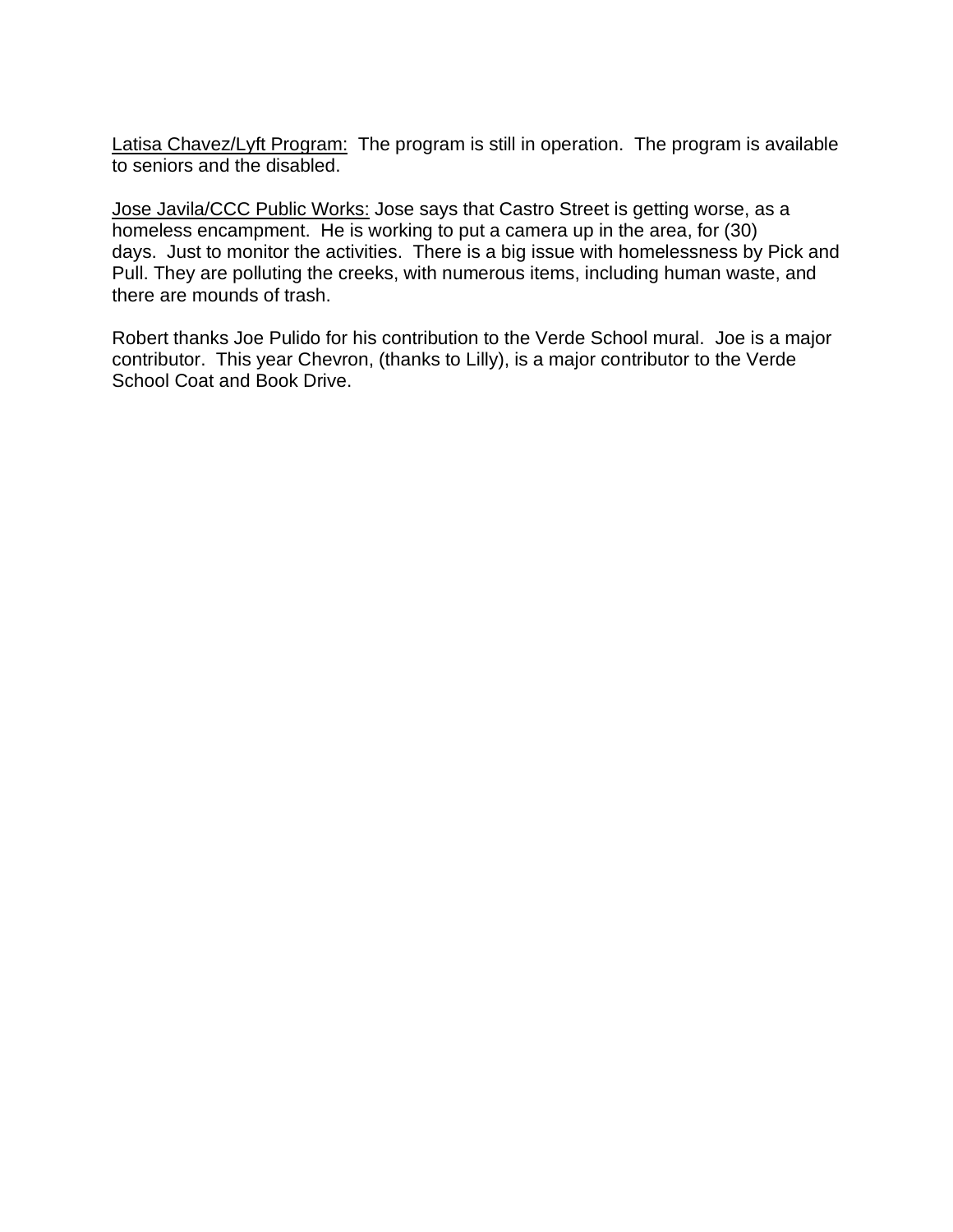### **NORTH RICHMOND MUNICIPAL ADVISORY BOARD 515 Silver Avenue North Richmond, CA 94801**

## **RECAP 2020**

### **LAW ENFORCEMENT AGENCY REPORTS**

### **JANUARY 2020**

Lt. Buford, Deputy Culberson, and Deputy Kyle Willams/CCC Sheriff's Department: Reporting for the Month of December 2019. Crime rates have dropped. There were five select crimes. Residents are asking about homeless issues; the deputy says that it is being monitored by several different agencies.

The homicide of Jamerrea Frazier, which occurred in front of Rancho Market, is under investigation, no arrest has been made yet.

**Officer Abernethy/CHP:** Reporting for the Month of December 2019. Homelessness is on the incline, in the community. Speeding down Chesley is a priority.

Mr. Howe says there have been sideshows in the neighborhood.

### **FEBRUARY 2020**

Lt. Buford/CCC Sheriff's Department: Reporting for the month of January 2020. There were three hundred and twenty-six calls for service in January. The calls consisted of alarms going off, parking complaints, and a slight increase in thefts.

The department has a witness for a case against illegal dumpers. Presently the case is in the DA's office. So far at the demolition site of the Las Deltas housing site, there have not been any indications of a tent city.

Officer A. Domeuici/RPD: Reporting for the month of January 2020. There were six crimes from January 1st to February 1st. Three of the crimes involved handgun weapons charges. Two assaults and one vehicle theft. Drugs and alcohol problems, in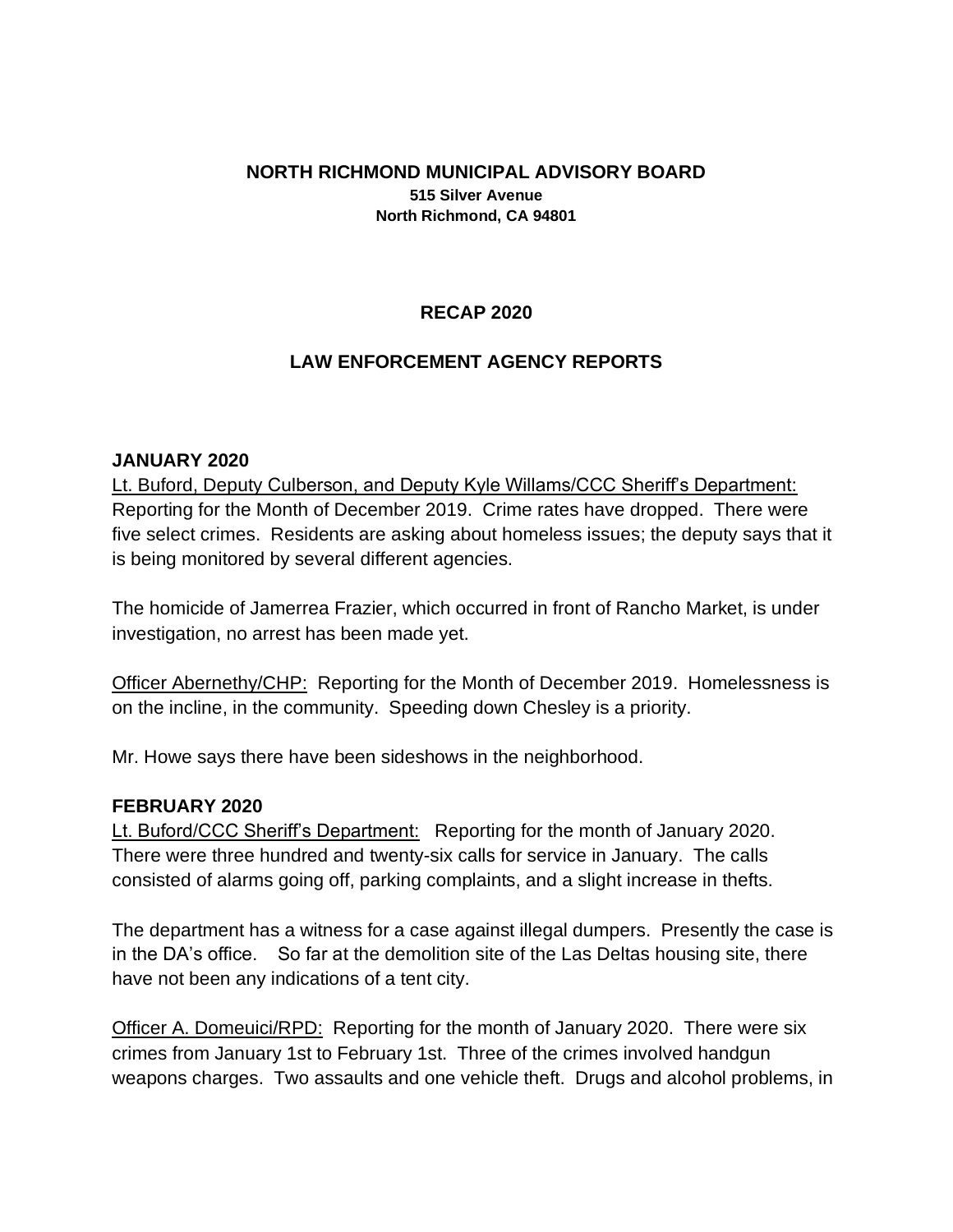the area. Problems with trailers and tents. Advising residents to not leave anything in their cars.

**NRMAC RECAP 2020/LAW ENFORCEMENT AGENCY (2)**

### **MARCH 2020**

Officer Culberson/CCC Sheriff's Department: Reporting for the month of February 2020. Crime has gone down in the community. There was one select crime-a petty theft. There was a fire at 1639 6th Street, a Las Deltas vacant scattered dwelling. The house was boarded up, entry was forced. The individual was trapped inside, believed to be a squatter. Upon his rescue, he was pronounced deceased.

There is a lot of activity at a vacant house, located at 4th and Truman Street. Squatters are coming and going all of the time.

The Sheriff's Department is working closely with the Mitigation Department. CHDC is not allowed to go onto the CC Housing property. The problem with vacant, Las Deltas two units scattered sites, you can't see what's going on in the back o the units.

Officer Domenici/RPD: Reporting for the month of February 2020: There were four residential burglaries. One battery on an individual and there was one assault with a deadly weapon. There are concerns about the proposed homeless encampment. Officer states that NR is not a feasible area, for a homeless camp, that would cause crime to go up. RPD is not for it, despite the City Councils' vote for the encampment. The proposed site is located on the Castro side of Vernon Street.

Squatters have taken over a vacant property located at 237 Vernon Street. It is a huge dwelling, housing a large number of homeless transient people.

Officer Abernathy/CHP: Reporting for the month of February 2020. Crime is down in the area. There were reports of stolen vehicles. Annie has a friend that was driving home and was involved in a road rage incident. The individual could not find the right law enforcement agency to make a report to. This person was wondering who she should have reported the incident to. Answer: The law enforcement agency that patrols the area.

# **APRIL - MAY - JUNE 2020 (NO MEETING)**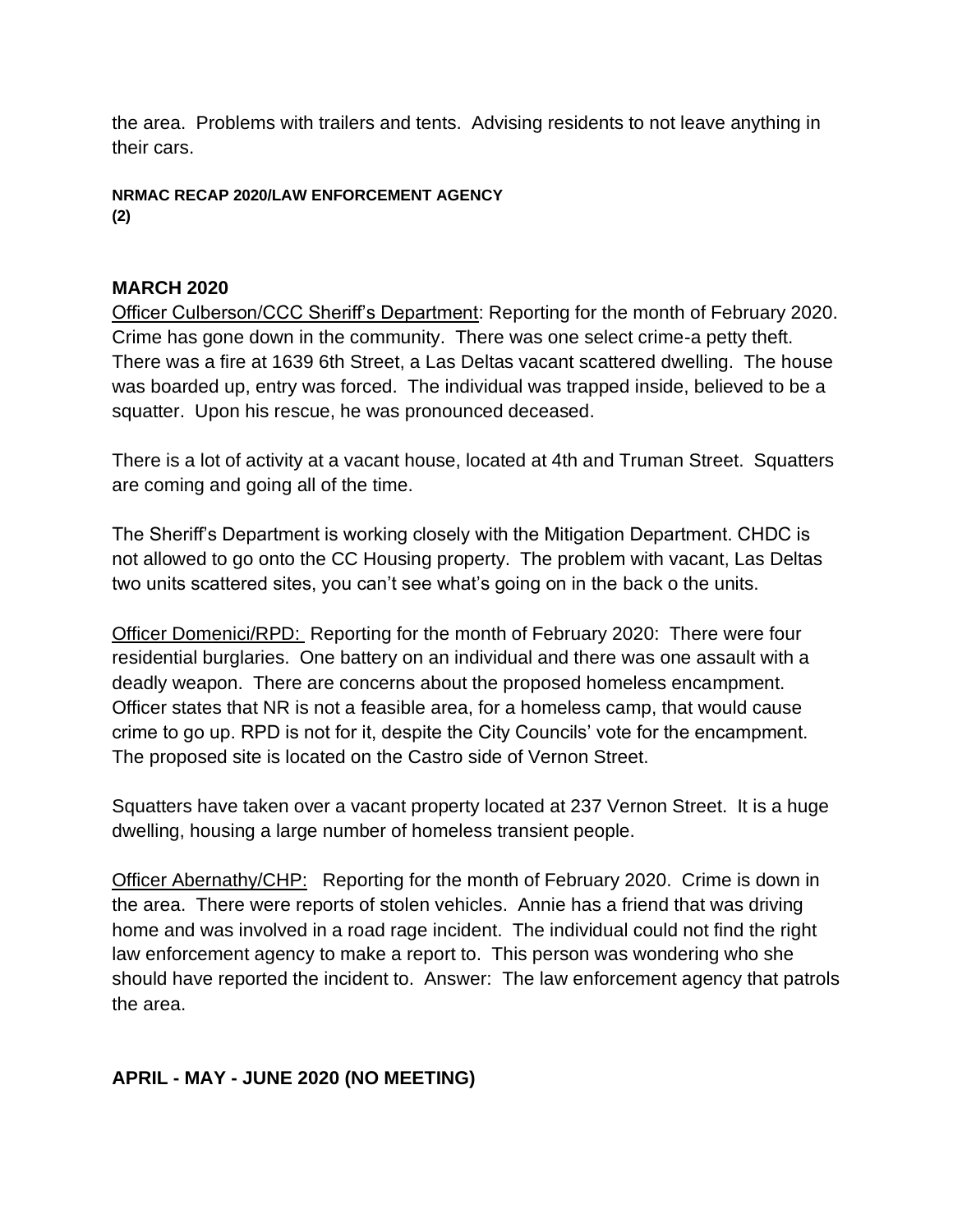### **JULY 2020**

No Law Enforcement Agency present.

**NRMAC RECAP 2020/LAW ENFORCEMENT AGENCY (3)**

### **AUGUST 2020**

Lt. Buford/CCC Sheriff's Department: Reporting for the month of July. there were (347) service calls. One search warrant was issued. Several individuals were arrested for warrants and drugs, at a house located at 237 Vernon Street. There was a report of a person shooting a gun in the area.

COVID-19 Testing site will be opening up in the community. The site is to be located in the parking lot on the 2nd Street side, at the N. R. Center for Health.

Deputy Cumberson was replaced by Deputy Cardona. Complaints about people not complying with the mandated rules and guidelines for the COVID-19 pandemic. Residents asked questions about the do's and don'ts during the pandemic.

### **September 2020**

No Law Enforcement Agency Present

### **OCTOBER 2020**

Lt. Buford/CCC Sheriff's Department: Reporting for the Month of September 2020. There were (88) fewer calls for service. In August there were (361) compared to (273) in September. Eight warrants were served, and eight vehicles were towed. There were no assaults with deadly weapons. It appears that former residents of the Las Deltas Housing have relocated to Rodeo. A need for law enforcement services had increased in that community. There is an abandoned boat located at Alamo and Battery Streets. It has been abandoned for a long period of time. The boat has been tagged and should be towed away soon.

Law enforcement officers and Mitigation officers will be focusing on towing and the tagging of vehicles that are in violation. There was a strong presence of law enforcement agencies at 4th and Silver Streets. The police action evolved out of El Cerrito. Possible suspects were located in North Richmond.

Officer Kaiser/RPD: Reporting for September 2020. Illegal activities have picked up in Central and other areas in Richmond. Nothing affecting North Richmond. In other parts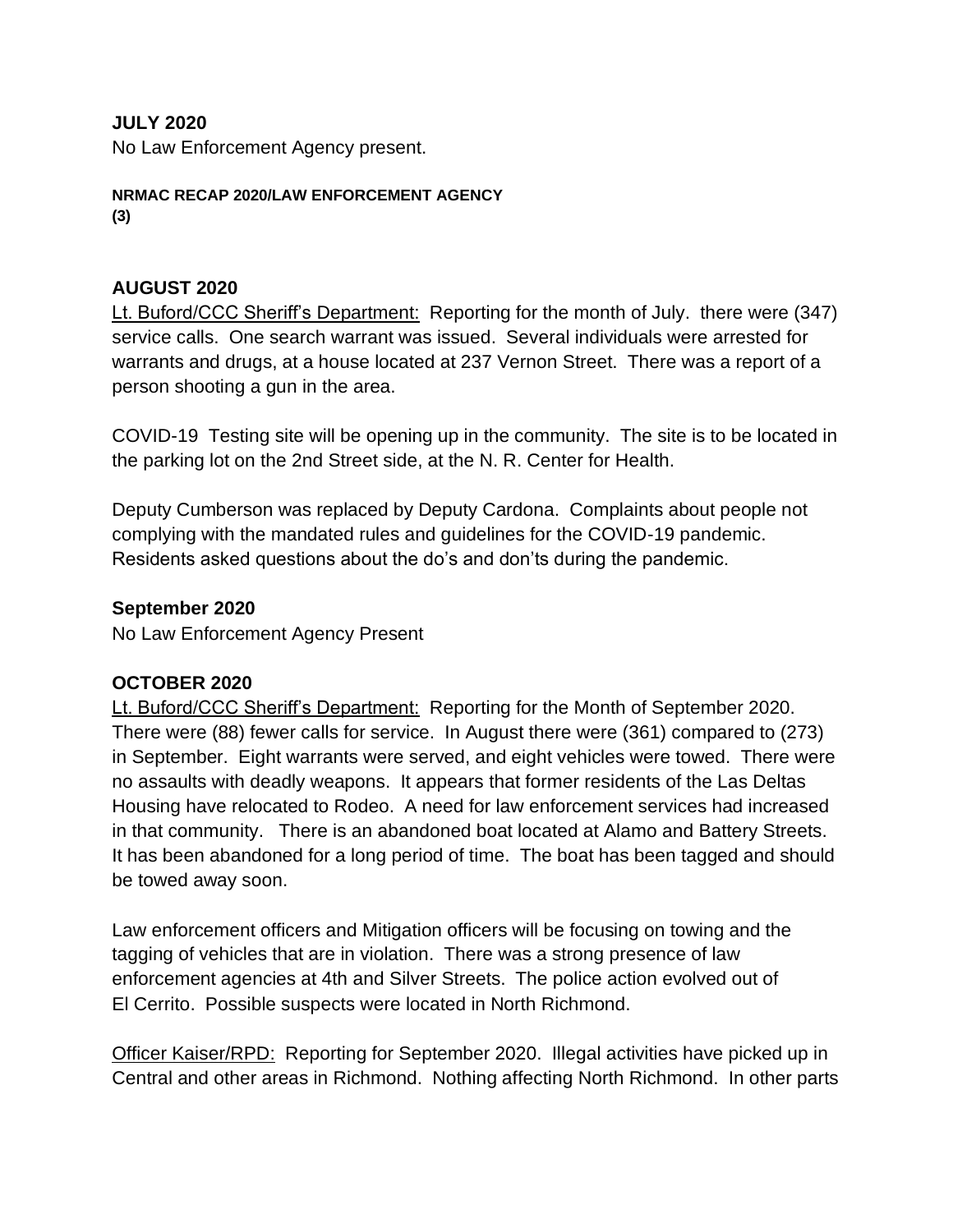of Richmond, there have been seven homicides, and multiple shootings, carjackings, and stolen vehicles.

## **NRMAC RECAP 2020/LAW ENFORCEMENT AGENCY (4)**

# **NOVEMBER 2020**

Officer Domenici/RPD: Reporting for the Month of October 2020: There is a great concern about the homeless population, at the dead-end of Castro. The situation is really a bad one. There's graffiti, blite, and the smell of garbage and human waste is overwhelming. Burglaries are occurring in the area.

Stolen cars are being dumped in the area. Recently several stolen vehicles were towed away. A \$250,000 motor home was located in the area, abandoned/stolen. The stolen vehicles are being taken to the homeless encampment, stripped of their parts, and are abandoned.

There previously was a fire in the area, which caused threat and endangerment to the surrounding houses and businesses. Burglaries in that are on the rise. At the paint shop, MACO, cars sitting in the parking lot, awaiting paint jobs are being vandalized. Officer Domenici says that the homeless encampment brings more crime to N.R.

# **DECEMBER 2020**

Lt. Buford/CCC Sheriff's Department: Reporting for the month of November 2020. Crime continues to decline. There were (241) calls for service in N.R. Compared to (273) in October 2020. Three people got shot on Giarameta, with no fatalities. Fourteen vehicles were towed.